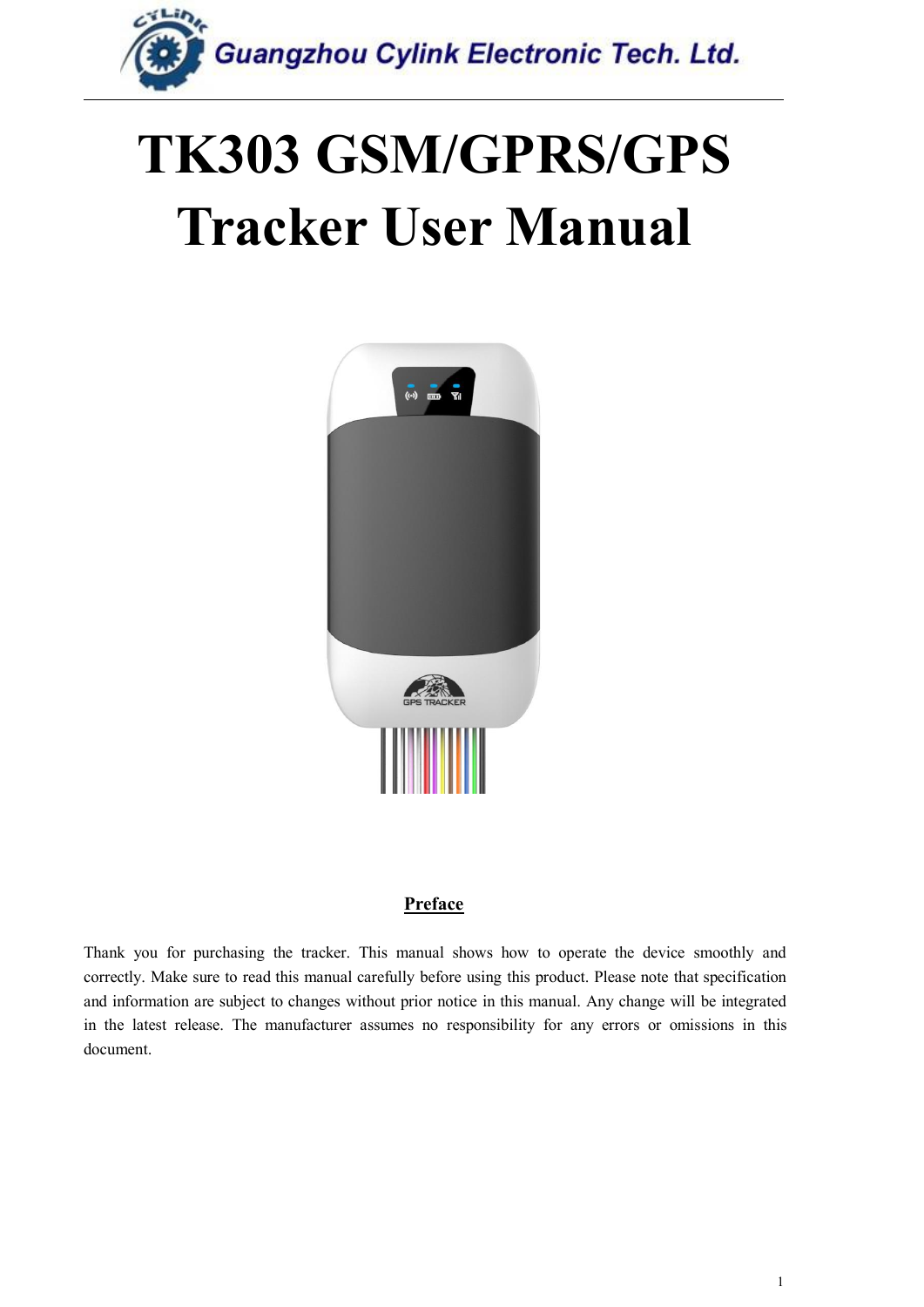## **Contents**

| 1. |       |                            |     |
|----|-------|----------------------------|-----|
| 2. |       |                            |     |
| 3. |       |                            |     |
|    |       |                            |     |
| 4. |       |                            |     |
| 5. |       |                            |     |
| 6. |       |                            |     |
|    |       |                            |     |
|    | 6.1.  |                            |     |
|    | 6.2.  |                            |     |
|    | 6.3.  |                            |     |
|    | 6.4.  |                            |     |
|    | 6.5.  |                            |     |
|    | 6.6.  |                            |     |
|    | 6.7.  |                            |     |
|    | 6.8.  |                            |     |
|    | 6.9.  |                            |     |
|    | 6.10. |                            |     |
|    | 6.11. |                            |     |
|    | 6.12. |                            |     |
|    | 6.13. |                            |     |
|    | 6.14. |                            |     |
|    | 6.15. |                            |     |
|    | 6.16. |                            |     |
|    | 6.17. |                            |     |
|    | 6.18. |                            |     |
|    | 6.19. |                            |     |
|    | 6.20. |                            |     |
|    | 6.21  | Calibration of file sensor | .13 |
|    | 6.22. |                            |     |
|    | 6.23. |                            |     |
|    | 6.24. |                            |     |
|    | 6.25. |                            |     |
|    | 6.26. |                            |     |
|    | 6.27. |                            |     |
|    |       | 6.27.1.                    |     |
|    |       | 6.27.2.                    |     |
|    |       | 6.27.3.                    |     |
|    |       | 6.27.4.                    |     |
|    |       | 6.27.5.                    |     |
|    |       | 6.27.6.                    |     |
|    |       |                            |     |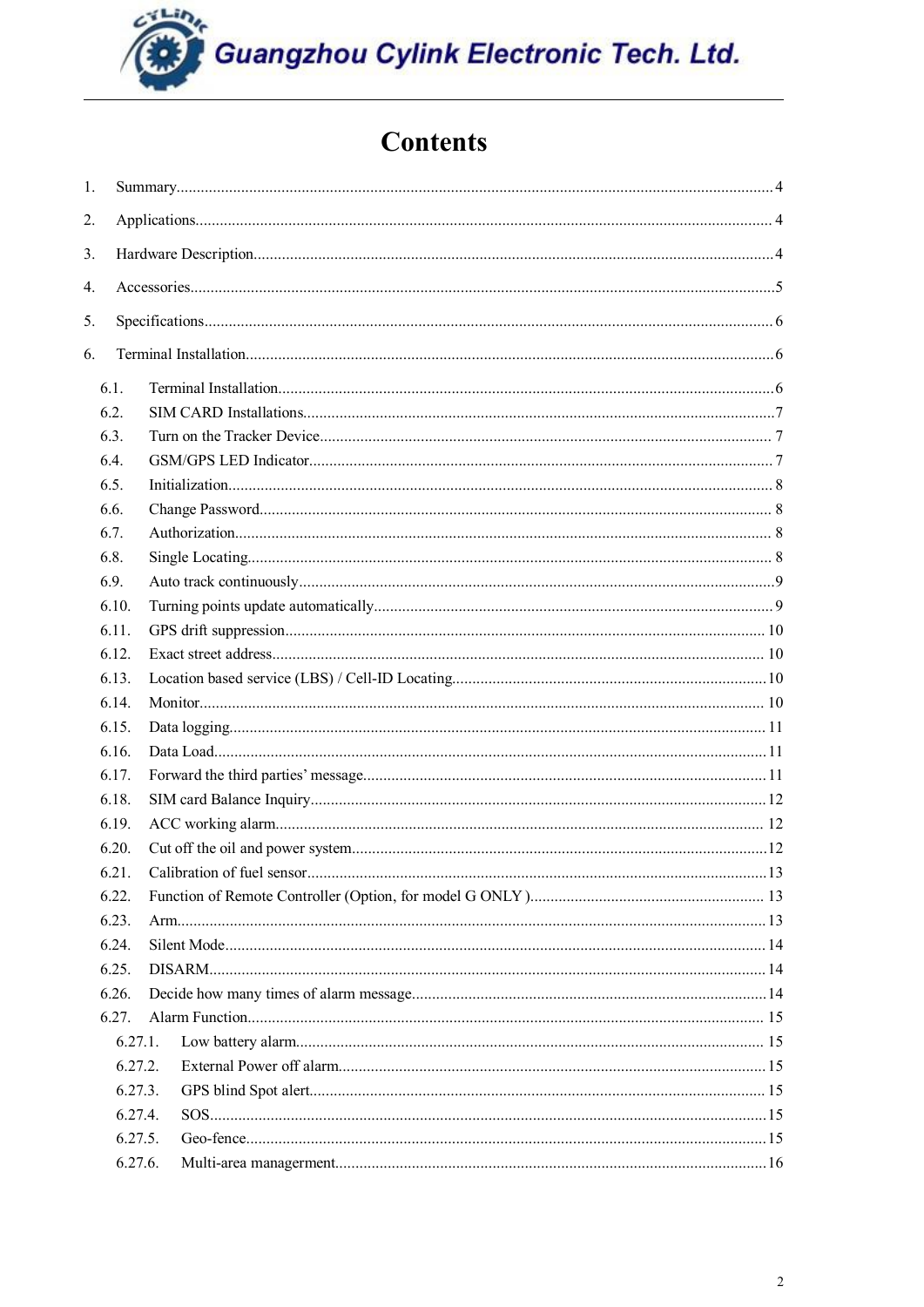| 6 2 7 7        |  |
|----------------|--|
| 6.27.8.        |  |
| 6.27.9.        |  |
|                |  |
| 6.28.1         |  |
| 6.28.2.        |  |
| 6.28.3.        |  |
| 6.28.4.        |  |
|                |  |
| 6.29.1         |  |
| 6.29.2         |  |
| 6.29.3.        |  |
| 6.29.4.        |  |
| 6.30.          |  |
| 6.31.          |  |
| 6.32.          |  |
| 6.33.          |  |
| 6.34.          |  |
| 6.35.          |  |
| 6.36.          |  |
| 6.37.          |  |
| 6.38.          |  |
| 6.39.          |  |
| 6.40.          |  |
| 7 <sub>1</sub> |  |
| 8.             |  |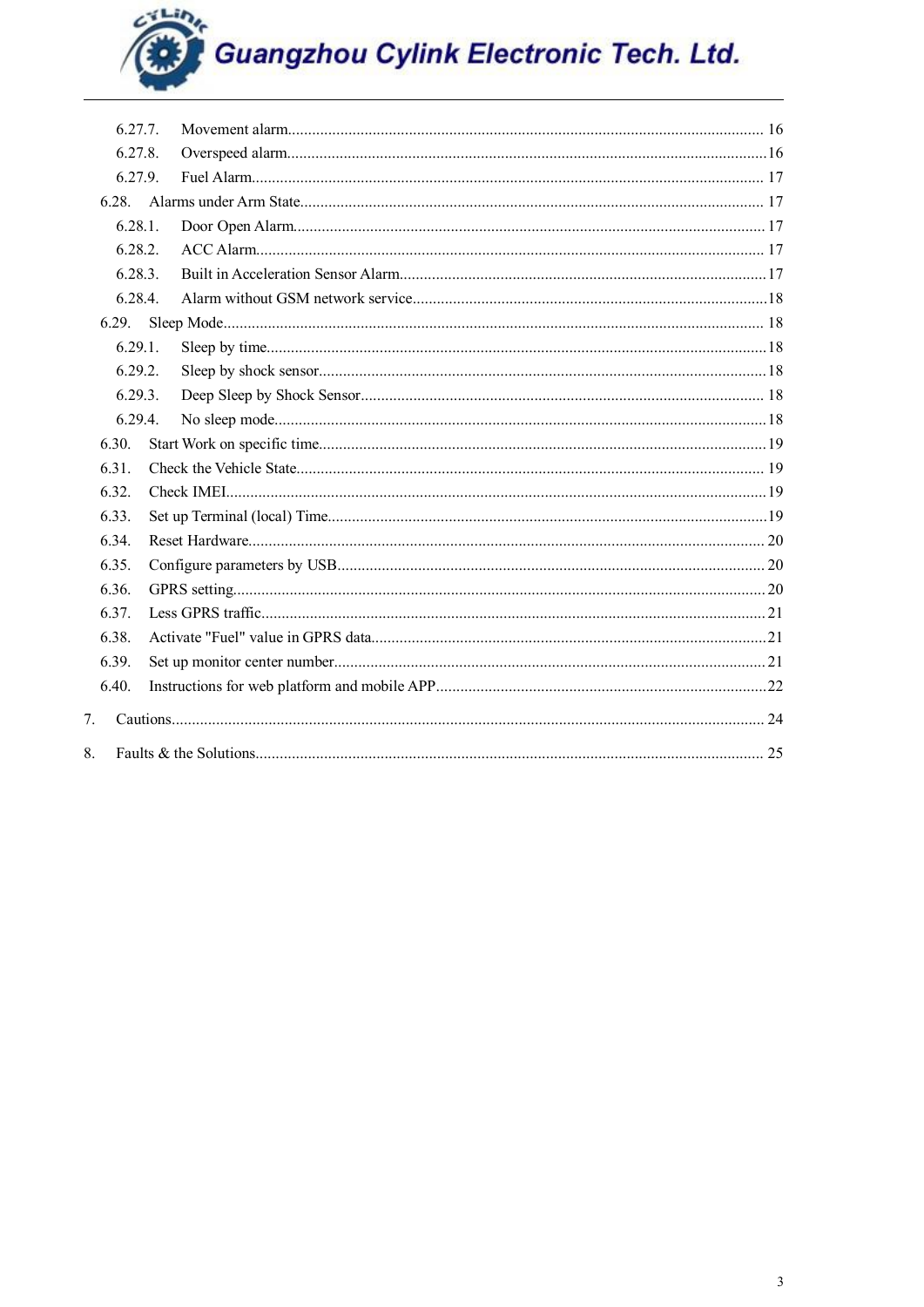

## <span id="page-3-0"></span>**1. Summary**

1.1 Working Based on existing GSM/GPRS network and GPS satellites, Set multiple functions of security, tracking, monitoring surveillance, emergency alarms and management, this product can locate and monitor any remote targets by SMS or internet.

#### 1.2 Features

- 1.2.1 Built-in GSM, GPS antenna, compact, elegant appearance.
- 1.2.2 Support GPS and LBS (Location based service) double tracking solutions.
- 1.2.3 Support SMS/GPRS/Internet Network data transmission
- 1.2.4 Support configure the settings remotely
- 1.2.5 Set multiple functions of security, tracking, monitoring surveillance, emergency alarms and management in its entirety.

## **2. Applications**

Used widely for vehicle and other moving objects tracking.

## **3. Hardware Description**

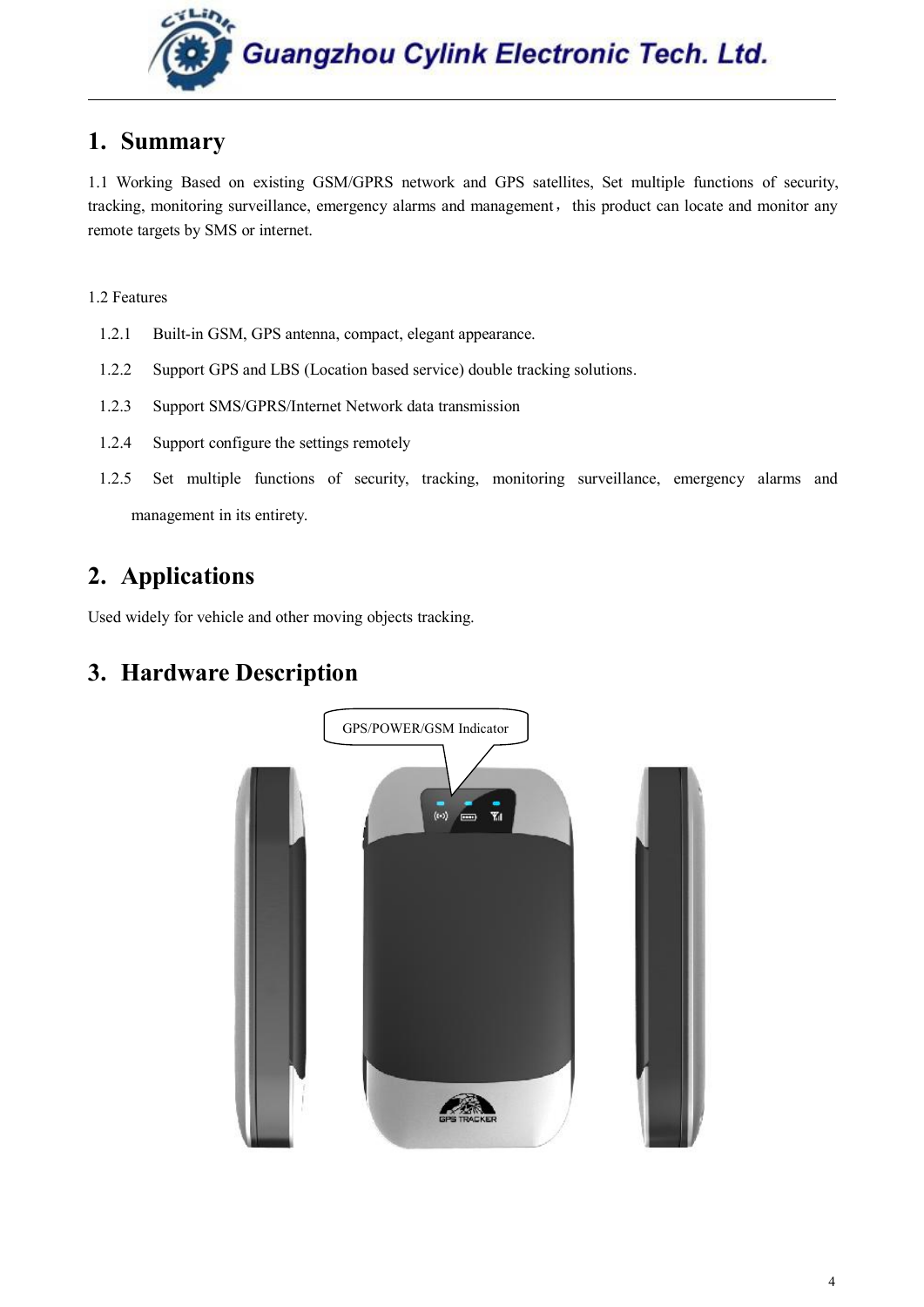

## <span id="page-4-0"></span>**4. Accessories**

| No.            | Photo | Name              | Specifications        | Applicable<br>model    |
|----------------|-------|-------------------|-----------------------|------------------------|
| $\mathbf{1}$   |       | Harness           | $12$ PIN              | Standard               |
| $\overline{2}$ |       | Microphone        | 1.5m                  | Standard               |
| $\overline{3}$ |       | Relay             | 12V/40A or<br>24V/40A | Standard               |
| $\overline{4}$ |       | siren             | 12V/24V               | Optional               |
| 5              |       | Fuel sensor       |                       | Optional               |
| 6              |       | Remote<br>control |                       | Optional for<br>type G |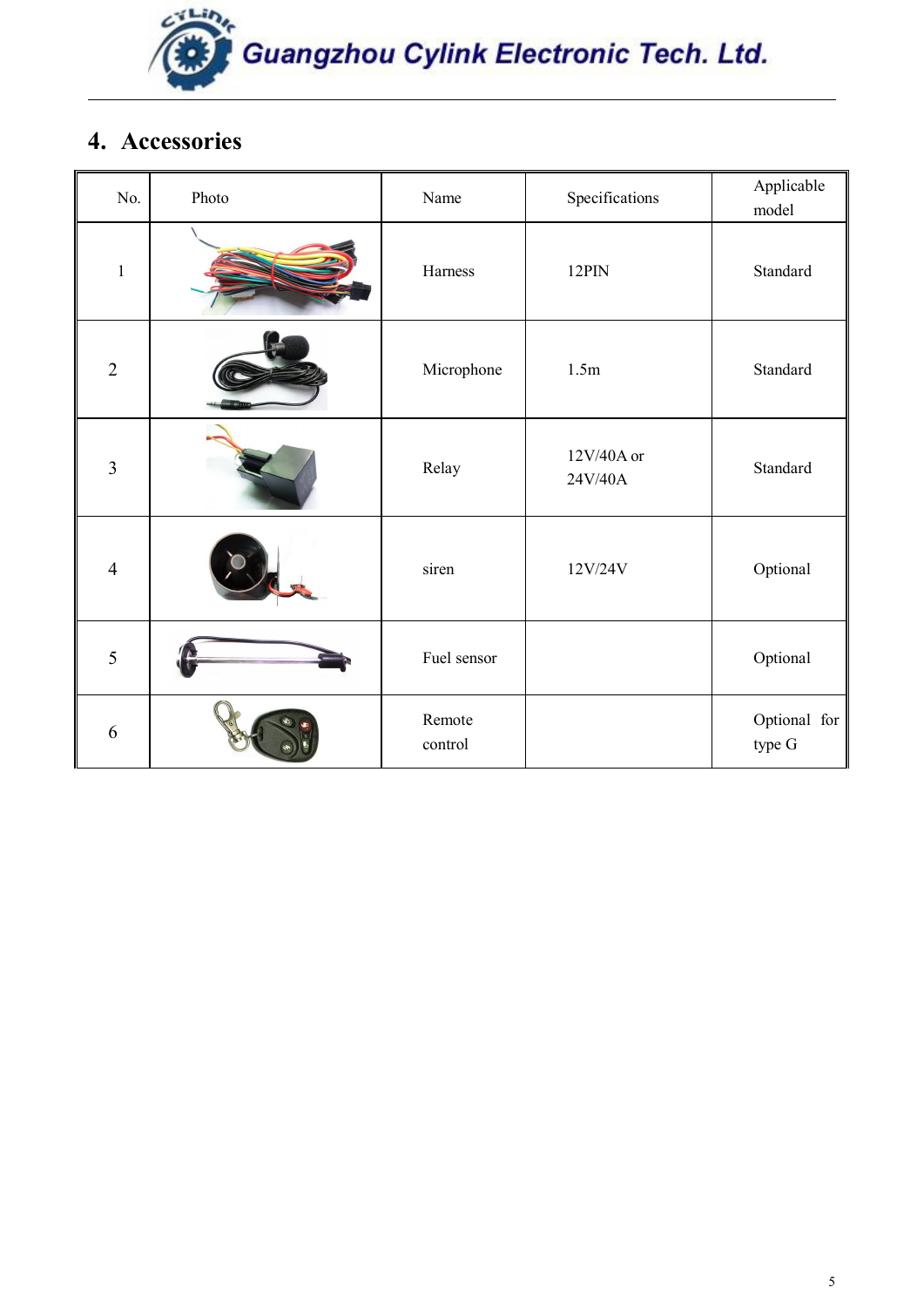

## <span id="page-5-1"></span><span id="page-5-0"></span>**5. Specifications**

| Content                | Specification                                                |
|------------------------|--------------------------------------------------------------|
| DIM                    | $9.6 \times 5.3 \times 1.6$ cm                               |
| Weight                 | 70g                                                          |
| <b>Network</b>         | <b>GSM/GPRS</b>                                              |
| <b>Band</b>            | 850/900/1800/1900Mhz                                         |
| <b>GPS</b> sensitivity | $-159dBm$                                                    |
| <b>GPS</b> accuracy    | 5m                                                           |
| <b>GPS</b> start time  | Cold status<br>45s<br>35s<br>Warm status<br>Hot status<br>1s |
| Car power<br>supply    | 12 V -24 V                                                   |
| <b>Back up battery</b> | Chargeable 3.7V 700mAh Li-ion battery                        |
| <b>Storage Temp</b>    | -40 $\rm{^{\circ}C}$ to +85 $\rm{^{\circ}C}$                 |
| Operation<br>Temp.     | -20 $\mathrm{^{\circ}C}$ to +65 $\mathrm{^{\circ}C}$         |
| <b>Humidity</b>        | 5%--95% non-condensing                                       |

## **6. Terminal Installation**

## **6.1. Terminal Installation**

- 6.1.1 Please ask the qualified engineers to install it.
- 6.1.2 Do not install it in an environment which is over GSM performance index.
- 6.1.3 Pay attention to make installation location preventing water and dust.
- 6.1.4 Find the 12 PIN harness and insert it into the corresponding holes of the products, and connect the wires with the original car circuit showing below: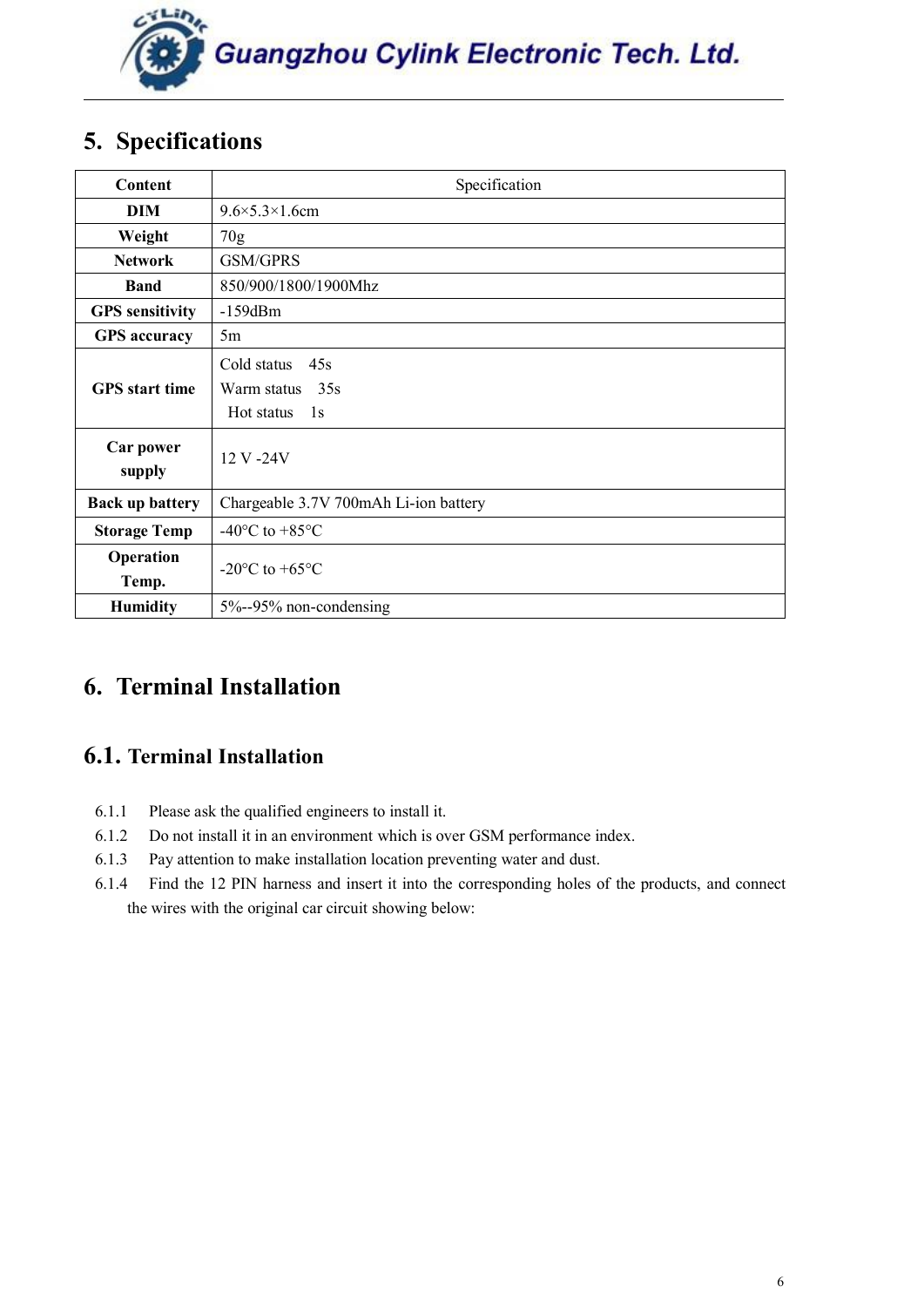

<span id="page-6-1"></span><span id="page-6-0"></span>

## **Wiring diagram**

6.1.5 Note: The pink wire can be connected to the original car horn; it can also be connected to the siren bought with the tracker.

6.1.6 Know about the type of the door trigger is positive or negative trigger. Please connect the green wire to the door control circuit if it is positive, and connect blue wire if it is negative.

6.1.7 Please install the SOS button on the place driver can touch.

## **6.2. SIM CARD Installations**

- 6.2.1 Use the screwdriver accompanied with the device to open sealed buckle and insert the SIM card. If need data logging function, please insert microSD and put sealed buckle back.
- 6.2.2 Please make sure the SIM card is for GSM network and able to execute the function of incoming calls display, no calls can be diverted and the PIN code islocked. The SMS format must be TXT format, and can't recognize the PDU format.

## **6.3. Turn on the Tracker Device**

Connect the positive  $\&$  negative wire, red  $\&$  black ones, with 12V or 24V car power system, wait for 1 minute after connecting power to wait tracker works normal, and then turn on the backup battery switch.

## **6.4. GSM/GPS LED Indicator**

Red LED: when charging, LED ON, after full charged, LED OFF,

In Low power, LED flashes fast.

Green LED: In GSM Mode, LED quick flash for each second, In GPRS Mode, LED flash one time in three seconds, when No GSM reception, LED ON.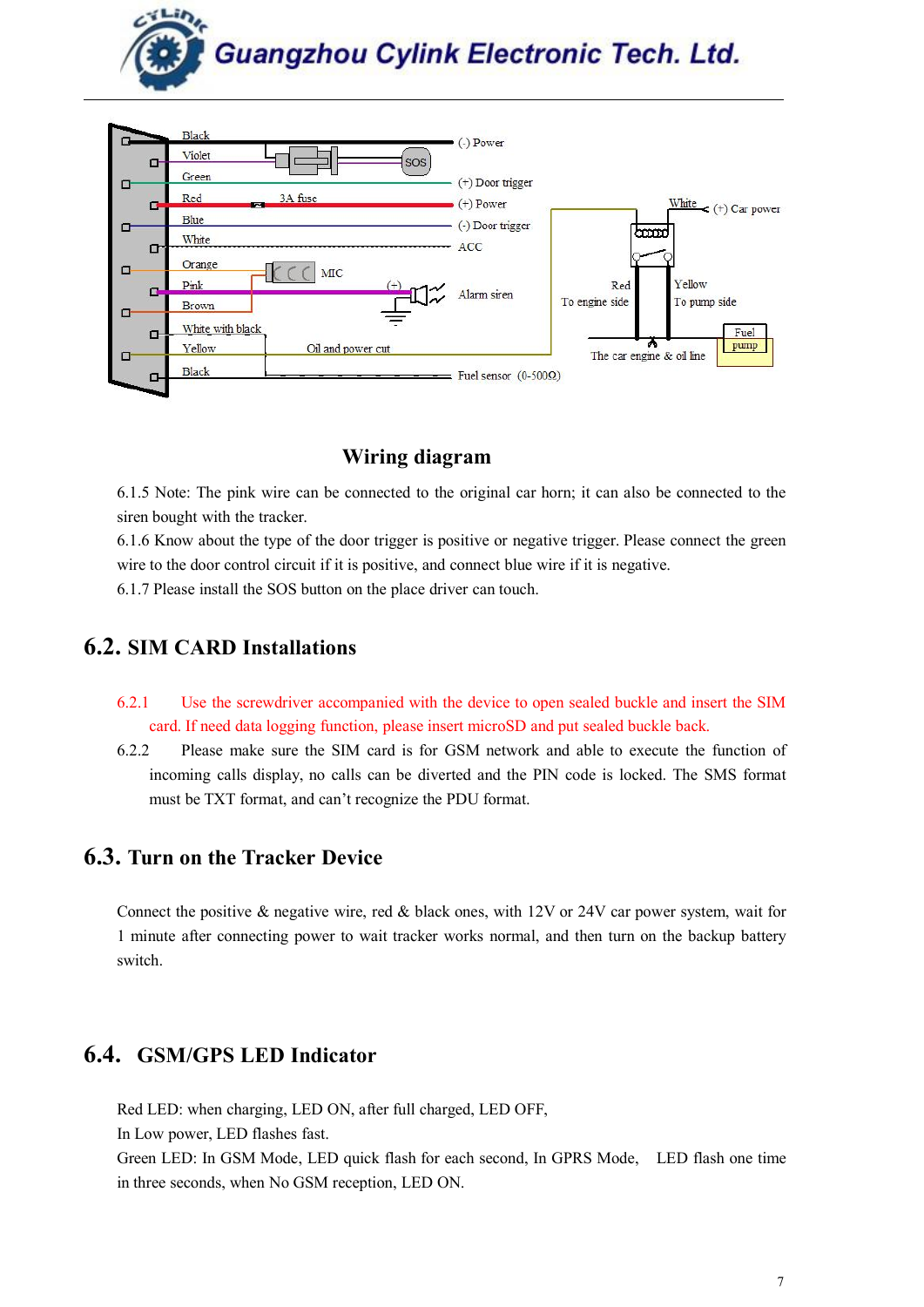

<span id="page-7-0"></span>Blue LED: In good GPS reception, LED quick flash for each second, No GPS reception, LED OFF.

## **6.5. Initialization**

Send SMS "begin+password" to the unit, it will reply "begin ok" and initialize all the settings to default factory settings. (default password: 123456) For example: send SMS "begin123456", it will reply "begin ok".

## **6.6. Change Password**

- 6.6.1. Send SMS " password+old password+space+new password" to the unit to change the password. For example: send SMS "password123456 888888" to the unit. If succeeded, "password ok" will reply to your cell phone from the device tracker.
- 6.6.2. Be sure to keep the new password in mind, you have to upload the software to restore the original setting in case of losing the new password.
- 6.6.3. Attention: Make sure the new password is in 6 digits Arabic numbers, or else the tracker cannot recognize the password.
- 6.6.4. When reading this user manual, you will notice that we have used "+"and "space" between some words;"+" between two words means they should be written together as one word and "space" between two words means you should leave one character space between two words.

## **6.7. Authorization**

Up to 5 numbers can be authorized.

- 6.7.1. Call the tracker for 10 times continuously and get its position, then it will save the cell phone number as the authorized number automatically. and reply "add master ok".
- 6.7.2. Authorization: Send SMS "admin+password+space+cell phone number" to set up an authorized number, the other authorized numbers should be set by the first authorized number, if the number is successfully authorized, the unit will reply "admin OK" by SMS.
- 6.7.3. Delete authorization: Send SMS "noadmin+password+space+authorized number" to delete the authorized number.
- 6.7.4. If you want to track the target when it enters into another country, you must add the country code before the cell phone number. You should authorize your number in international format as follows: "admin123456 008613322221111" to tracker to set 13322221111 as an authorized number.

## **6.8. Single Locating**

6.8.1. If there aren't any authorized number set-up, it will reply all calls with a location report; if there are authorized numbers set-up, then it will not respond when an unauthorized number calls it.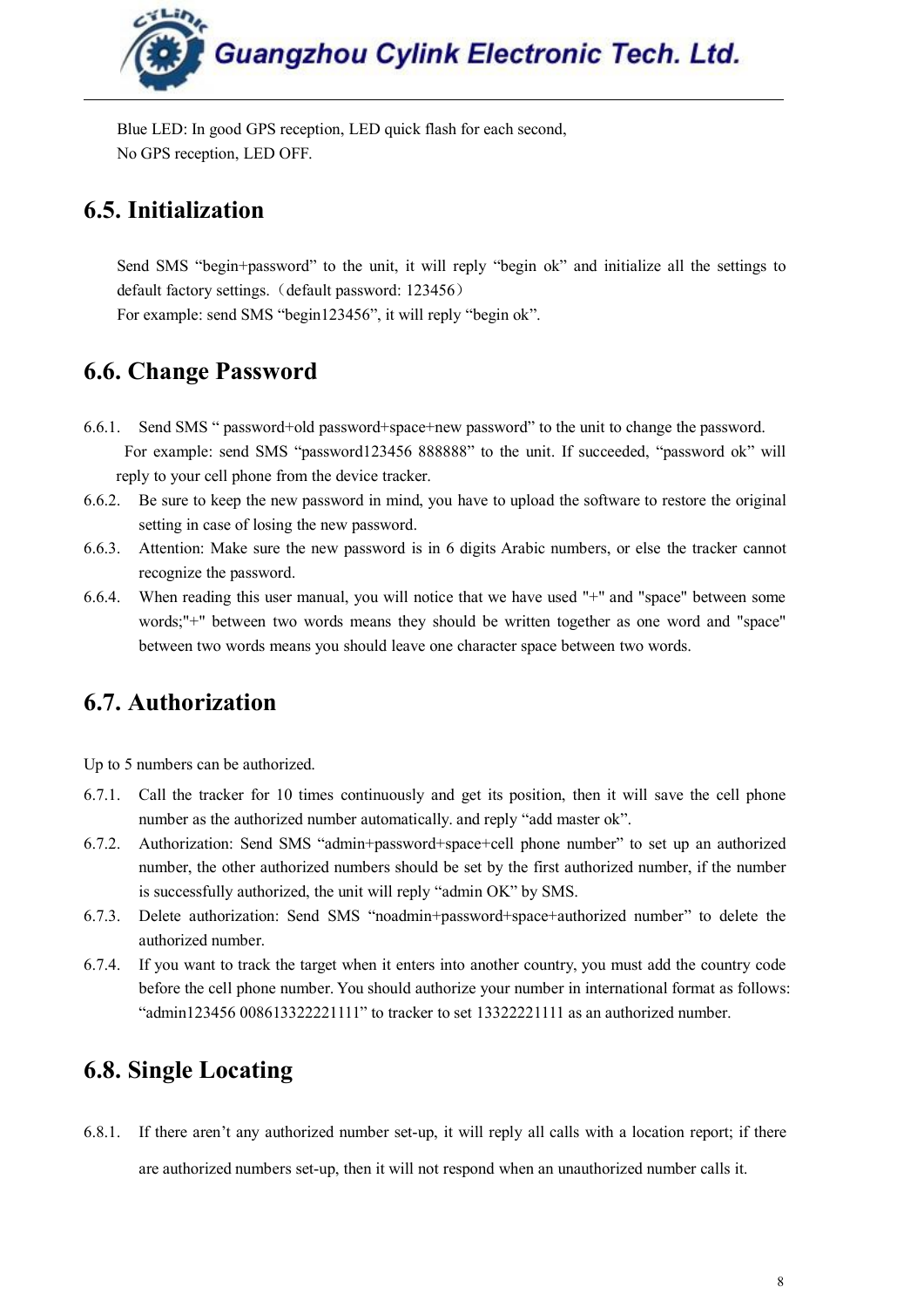<span id="page-8-1"></span><span id="page-8-0"></span>6.8.2. If you call it from authorized phone number,it will hang up and report a real-time location as below:



When lost fix to satellites, it will track by LBS / CELL-ID. And the SMS will include two positions:

- GPS coordinates of the last known position.
- LAC code. Open web platform and find "manual track", put code received from tracker in LAC and Cell-ID fields to locate by LBS technology.

## 6.9. **Auto track continuously**

#### **6.9.1. Track with limited times upon timeinterval**

**S**end SMS command "fix030s005n +password" to the tracker device, it will report the latitude & longitude at intervals of30 seconds for 5 times. (s:second, m:minute, h:hour). This command set must be in 3 digits Arabic numbers and the maximum value is 255.

e.g. fix030s005n123456

#### **6.9.2. Track with unlimited times upon time interval**

Send SMS "fix030s030m\*\*\*n+password" to the tracker. Tracker will report a real-time location every 30 seconds when ACC is ON, and report every 30 minutes when ACC is OFF.

Note: The interval must not less than 10s.

#### **6.9.3. Smart track upon time and distance interval**

6.9.3.1. Please set "track with unlimited times upon time interval" before this function, and send "distance+password+space+distance", tracker will reply "Distance ok", and then tracker will locate upon both the pre-set time and distance.

e.g. Send "distance123456 0050", it means distance is 50 meters; the number must be 4 digits Arabic numbers.

- 6.9.3.2. Set this function on web platform: Set time interval first and then distance interval, tracker will locate upon the time and distance.
- 6.9.4. Cancel: Send SMS "nofix+password" to the tracker device to cancel the "auto track".

e.g. nofix123456

## 6.10. **Turning points update automatically**

6.10.1 The tracker will update the positions automatically to web platform once the vehicle changing driving direction over pre set angle value to form a smooth trajectory consistent with the actual road, this function is only effective in GPRS mode.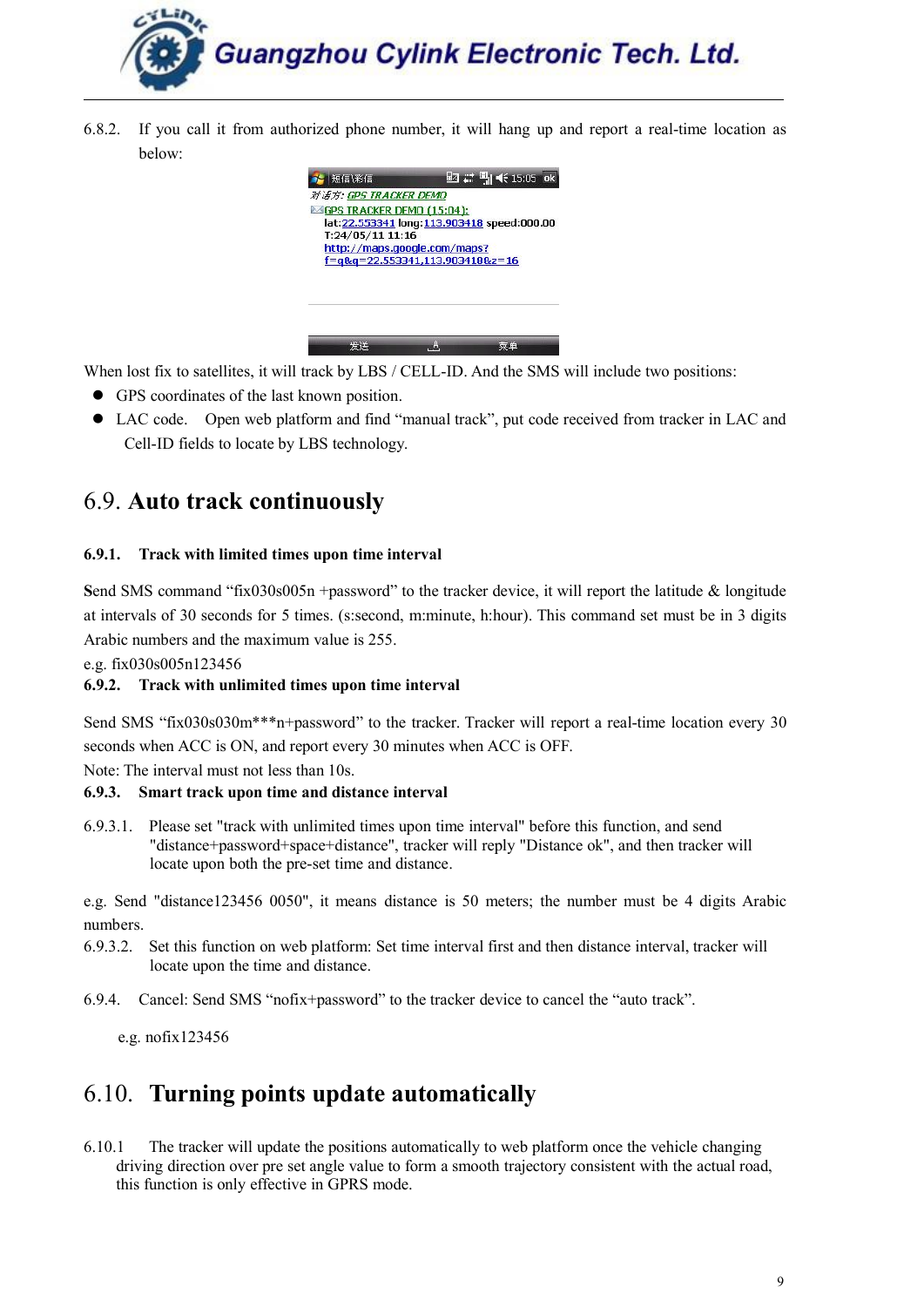

- <span id="page-9-0"></span>6.10.2 Send "angle+password+space+angle" to tracker, it will reply" angle ok". e.g. angle123456 040
- 6.10.3 The angle must be 3 digits Arabic numbers, default angle value is 30 degree.

## **6.11. GPS drift suppression**

- 6.11.1 This function is deactivated by default, send "suppress+password" to tracker, it will reply" suppress drift ok". The GPS data stop updating if vehicle is not driving (ACC is OFF) and latitude and longitude always keep same, and GPS data updates automatically when vehicle is moving.
- 6.11.2 Cancel: send "nosuppress+password" to tracker, it will reply" nosuppress ok ".

## **6.12. Exact street address**

- 6.12.1 You must set up the APN of your local GSM network for the SIM card in tracker first before using this function, if there is user name and password for GPRS login, (Please refer to 6.36 to configure the APN, user name and password for GPRS login.)
- 6.12.2 After configure the APN, send "address+password" to device, it will reply SMS including real street/address name. For example: No.113, Guankou 2nd Rd, Nantou, Nanshan district, Shenzhen, Guangdong, china. e.g. address123456

## **6.13. Location based service (LBS) / Cell-ID Locating**

If the tracker cannot establish a solid GPS Fix, it will calculate its location using Cell-ID GSM locating, Location reports will include the GPS coordinates of the last known positions as well as a LAC code, Entering the LAC code to the "Manual Track" menu of web tracking platform www.gpstrackerxy.com will enable you to see the tracker's current location. You can also send command "address+password" to the tracker to request exact address, track will automatically switch to tracking by LBS in GPRS mode. Accuracy of LBS depends on the distance to the nearest GSM Network Cell Tower or Base Station.

Note: This feature can be used normally in most areas according to the signal of GSM network. It m ay not be available in some areas.

## **6.14. Monitor**

6.14.1 The command to switch between Track mode and Monitor mode are "tracker" and "monitor".

The default mode is "track" (Track mode).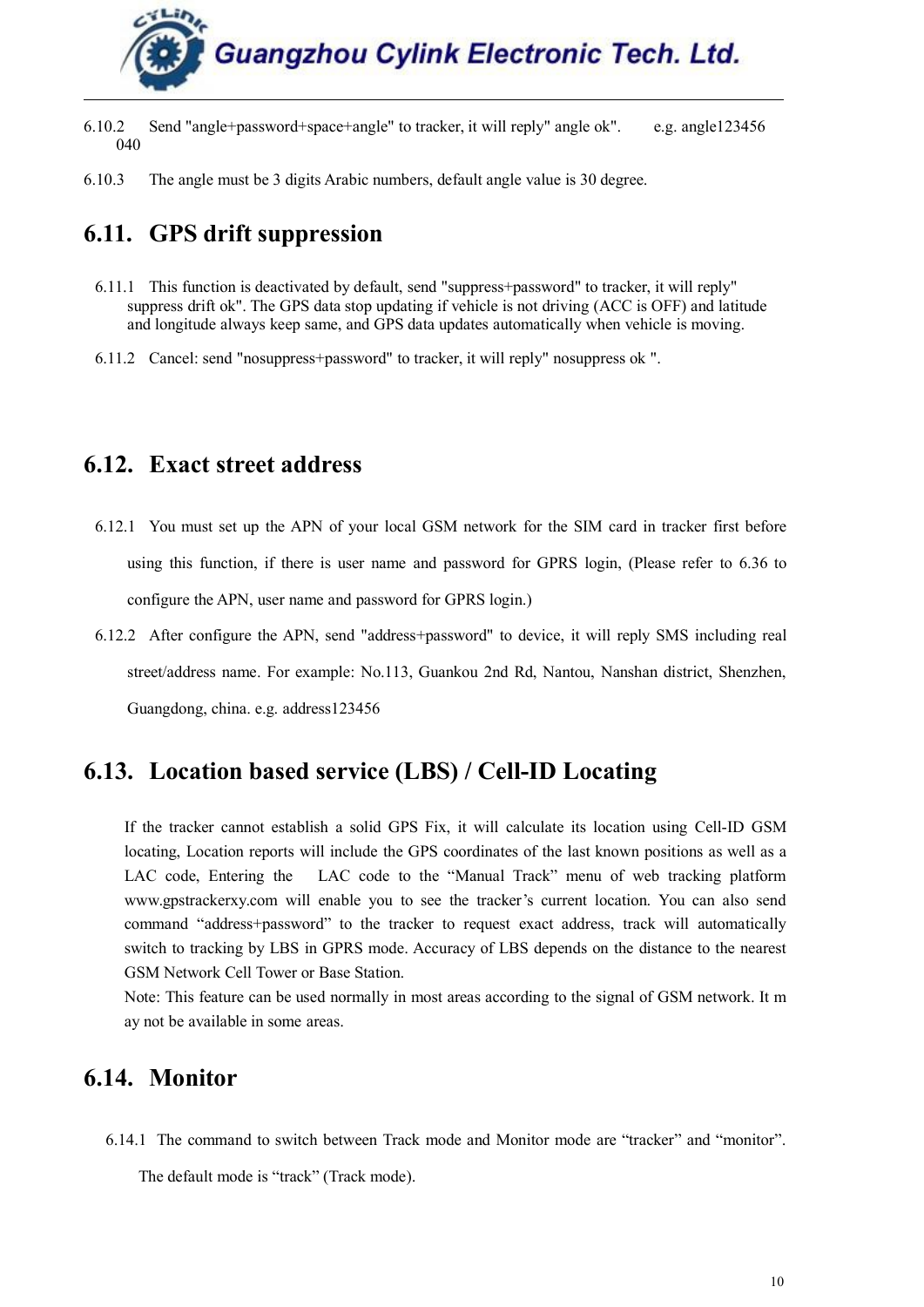- <span id="page-10-0"></span>6.14.2 Send SMS "monitor+password" to the unit, and it will reply "monitor ok!" and switch to "monitor" mode.
- 6.14.3 Send SMS "tracker+password" to the unit, and it will reply "tracker ok!" and switch to "track" mode.

## **6.15. Data logging**

- 6.15.1 Auto logging: When the tracker device lost GSM signals or fall offline from GPRS, tracker will log the tracking position and alerts automatically in the SD card on the basis of the pre-set condition, when GSM signals get back, all the event alerts will be auto-sent to the authorized numbers or web platform (server), but the logged tracking data should be loaded to the web platform via SMS command.
- 6.15.2 Logging upon times: Send SMS: "save030s005n+password" to the tracker unit, it will reply "save ok", and will log the Latitude and longitude locations every 30 seconds for 5 times. (S: second, m: minute; h: hour).
- 6.15.3 Multi-logging: Send SMS:"save030s\*\*\*n+password" to tracker device, it will reply "save ok".
- 6.15.4 Cancel logging: Send SMS "nosave+password", e.g. nosave123456
- 6.15.5 Logging Clearance: send SMS: "clear+password" to tracker device, it will reply "clear ok".
- 6.15.6 Logging Volume: It depends on the capacity of the SD card inserted in the tracker device.
- 6.15.7 The logged data in SD card can be copied to computers through card reader, and then the data route can be checked by importing data in the menu "Data Import" of web platform [www.gpstrackerxy.com](http://www.gpstrackerxy.com)

## **6.16. Data Load**

- 6.16.1 Current date Load: Send SMS: "load+ password" to tracker device, it will reply: "load ok" if the device is working well under GPRS mode; if not, it will reply "load fail! Please check gprs" that means device does not work under GPRS mode.
- 6.16.2 Specified date Load: Send SMS: "load+ password+ space+ year month date" to tracker device, it will reply: "load ok" and load the tracking data to the web platform upon the valid time you choose. For Example: send SMS: "load123456 20110425" to the tracker device, means to load the tracking data of 25th April 2011 to web platform.

## **6.17. Forward the third parties' message**

- 6.17.1 Send SMS "forward+password+space+third parties phone number" from authorized phone number, tracker will reply"forward ok", and supports 1 third parties phone numbers at most. For example, set the phone number of the service provider of the SIM card in the tracker, when charge remind message coming in, tracker will forward it to authorized phone number.
- 6.17.2 Cancel: Send SMS command "noforward+password".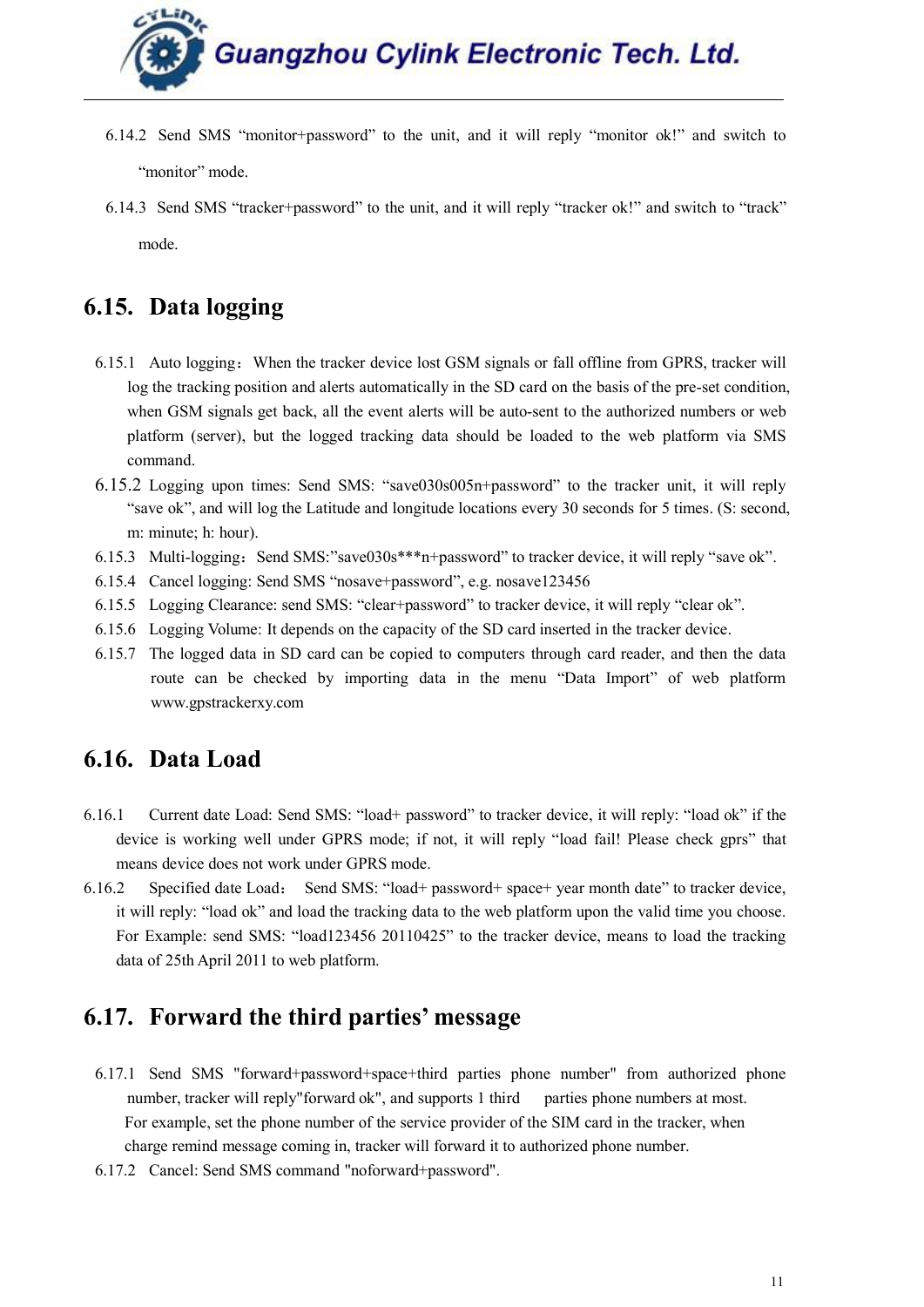

## <span id="page-11-0"></span>**6.18. SIM card Balance Inquiry**

Send SMS command "balance+password+space+carrier's phone number+space+code" to tracker, it will forward the code to carrier's phone number and return the balance message received from carrier's phone number

How it works: After accept balance command, tracker will remember the "mobile phone number", carrier's phone number and the code;

And then send the code to carrier's phone number, and forward the message from carrier to mobile phone number.

Take china mobile for example, mobile users can send "ye" to china mobile number 10086, and 10086 will send user's balance message to tracker, and then tracker forward the balance message to mobile phone number , following is an illustration how this function works.



## **6.19. ACC working alarm**

- 6.19.1 This function is deactivated by default. To active this functions, send "ACC+password" to tracker, it will reply "ACC ok". And tracker will send "ACC on+latitude & longitude" to authorized numbers when detect ignition on, that means the vehicle has been started; and tracker will send "ACC off+latitude & longitude" to authorized numbers when ignition off and ACC is off, that means vehicles has been stopped.
- 6.19.2 Send "noACC+password" to deactivate this function, tracker will reply "noACC ok"
- 6.19.3 This configuration can only activate and deactivate the alarm to authorized numbers; it will send to web platform automatically in GPRS mode and can't be deactivated

## **6.20. Cut off the oil and power system**

- 6.20.1 Send command "stop+password" to tracker, tracker will execute it and reply "Stop engine Succeed". And it will remain immobile state until next command to resume.
- 6.20.2 Stop mode

Execute immediately: Send command "quickstop+password" to tracker, it will reply "quickstop OK". Then tracker will stop the car immediately after "stop" command.

Execute depends on speed(Default mode): Send command "noquickstop+password" to tracker, It will reply "noquickstop OK", Then the tracker won't stop the car immediately after "stop" command, instead, it will reply "it will be executed after speed less than 20KM/H", and stop the car when the speed is less than 20KM/H.

6.20.3 Resume the Oil and Power System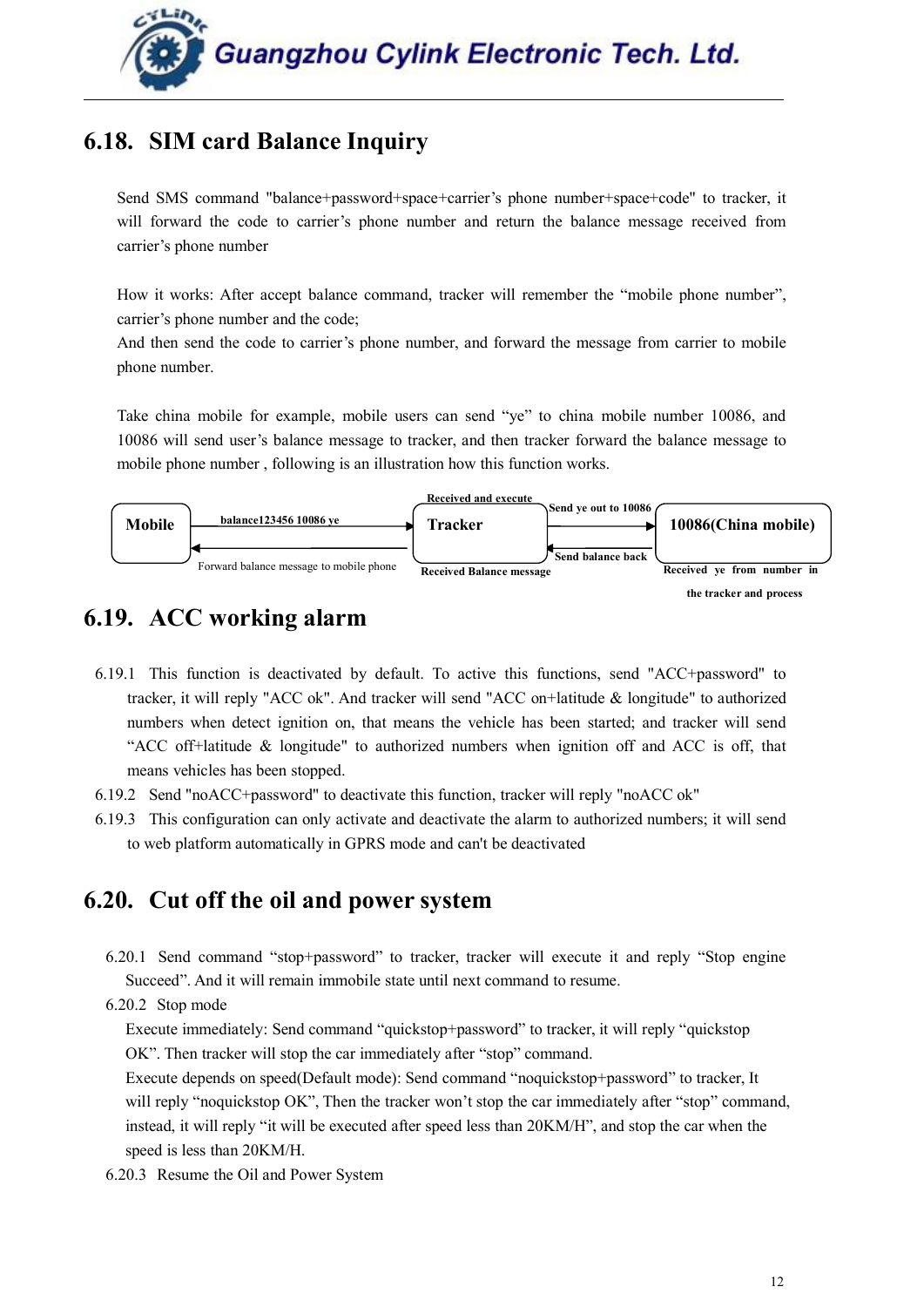<span id="page-12-0"></span>Send "resume+password" to tracker, it will reply "Resume engine succeed", it means the oil supply is resumed.

## **6.21. Calibration of fuel sensor**

- 6.21.1 Due to the difference of fuel tank height and resistive fuel level sensor specifications, tracker need to set an appropriate zero value and full range value to detect the precise fuel percentage.
- 6.21.2 Zero calibration: Send " oilzero+password " to tracker when the fuel tank is empty , tracker will adjust zero and reply " oilzero ok!" . The fuel check is 0%.
- 6.21.3 Full calibration: Send "oilfull+password " to tracker when the fuel tank is full, then tracker will adjust the full range and reply " oilfull ok! " . The fuel check is 100%.
- 6.21.4 Tracker can connect to car original resistive fuel level sensor ranging from 0-500OHM. You can also connect add-on resistive fuel level sensor.

## **6.22. Function of Remote Controller (Option, for model G**

## **ONLY )**

| <b>Button</b>  | Function<br>Descriptions                                              |                                                                                 |
|----------------|-----------------------------------------------------------------------|---------------------------------------------------------------------------------|
| $\bigcirc$     | Press for 0.5 second, the siren will beep one time.<br>ARM            |                                                                                 |
| $\circledcirc$ | Press for 0.5 second, the siren will beep two times.<br><b>DISARM</b> |                                                                                 |
|                | ARM &<br>Silent mode                                                  | Press for 0.5 second when it is in disarm state, the siren will                 |
| $\circledR$    |                                                                       | beep one times. No voice from siren when alarm triggered and quit from silent   |
|                |                                                                       | mode automatically when disarm.                                                 |
| $\circledR$    | <b>SOS</b>                                                            | Press for 3 seconds, Tracker will send SOS alert to authorized phone numbers    |
|                |                                                                       | without voice.                                                                  |
| $\bigcirc$     | Deterrence/ca                                                         | Press for 0.5 second when it is in arm state, siren will beep 10 seconds, press |
|                | r search                                                              | disarm button $\odot$ to quit.                                                  |

## **6.23. Arm**

#### **6.23.1 Set up arm by SMS**

Send "arm+password" to tracker, it will make the car enter ARM states and and reply "Tracker is activated".

If the car is in ignition (ACC is at "ON" position), then the car can't enter ARM state, reply "set up fail! pls turn off ACC".

If engine turned off, but door is open, then the car can't enter ARM state and reply "set up fail! pls close the door".

#### **6.23.2 Set up arm by remote controller (Option, for model G ONLY)**

Press  $\bigcirc$  button on the remote controller for 0.5 seconds, the car enters into armed state and the siren will beep one time, no SMS reply.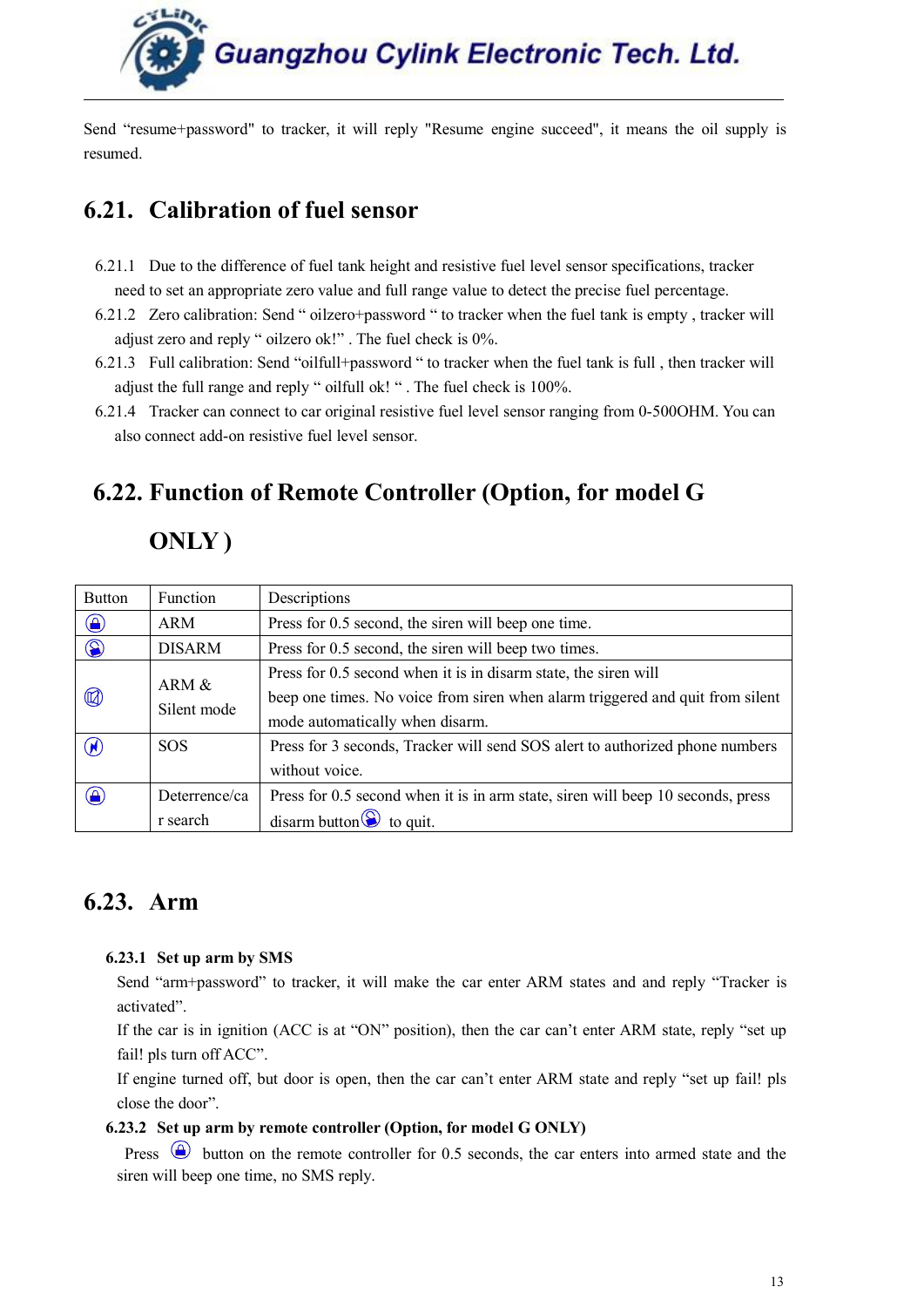

<span id="page-13-0"></span>If the car is in ignition (ACC is at "ON" position), then the car can't enter ARM state, and siren keep silent.

If engine turned off, but door is open, then the car can't enter ARM state and siren beeps 3 times, that means door is not closed.

## **6.24. Silent Mode**

#### **6.24.1 Set up silent mode by SMS**

Send silent+password to tracker, it will reply silent ok! that means tracker enters ARM & silent mode, Siren won't be sound after alarm is triggered

, but tracker will send alarm SMS to authorized number.

Send disarm+password to quit ARM & silent mode.

#### 6.24.2 **Set up silent mode by remote controller (Option for model G)**

Press  $\circledR$  in disarm state for 0.5 second, the siren will beep one time, the car will enter ARM & Silent mode. Siren won't be sound after alarm is triggered, but tracker will send alarm SMS to authorized numbers.

**Press**  $\bigcirc$  to quit.

## **6.25. DISARM**

#### 6.25.1 DISARM BY SMS

Send command "disarm+password" to tracker, tracker will disarm and reply "Tracker is deactivated",

then it will turn off the alarm of door, shock sensor and ACC, and no alarms if open door, trigger

shock sensor and ignition.

6.25.2 DISARM BY Remote controller(Option for model G)

Press  $\circledS$  on remote controller for 0.5 seconds, the car will enter DISARM state and, siren beeps two times and tracker doesn't send message.

## **6.26. Decide how many times of alarm message**

You can decide how many times of the alarm message to be sent, For those alarm message sent in cycle, you can limit the times the alarm message to be sent. send SMS " xtime+password+005 " to tracker, alarm message will be sent 5 times once alarms are triggered . The Alarm SMS will be sent 5 times by default.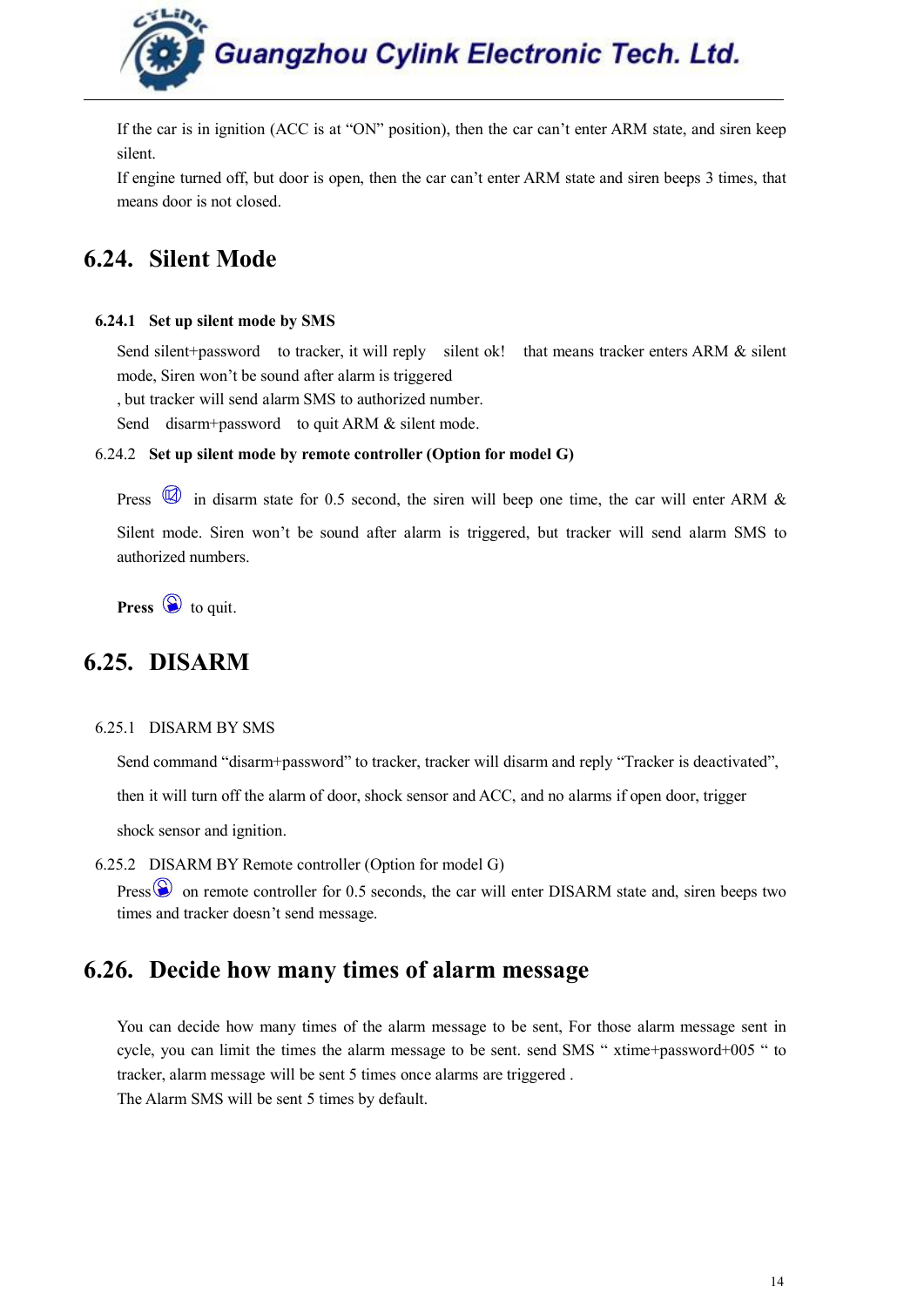

## <span id="page-14-1"></span><span id="page-14-0"></span>**6.27. Alarm Function**

#### **6.27.1. Low battery alarm**

Send SMS "lowbattery+password+space+on", it will send SMS "low battery+latitude/longitude" to authorized numbers 2 times in total in **15 minutes interval** when voltage of battery is going to be about 3.55V.

This function activates by default, send SMS "lowbattery+password+space+off" to deactivate.

#### **6.27.2. External Power off alarm**

This function activates by default. Send " extpower+password+space+on" to activate, it will send SMS "power alarm+latitude/longtitude" to authorized numbers every 3 minutes when external power is cut off.

Cancel: Send SMS " extpower+password+space+off" to deactivate it.

#### **6.27.3. GPS blind Spot alert**

This function deactivates by default, send SMS "gpssignal+password+space+on", it will send alert SMS "no gps+last valid latitude/longitude before lost signal" when no GPS signal is received. Send SMS "gpssignal+password+space+off" to deactivate.

#### **6.27.4. SOS**

Long Press the SOS button for 3 seconds (For model G, press  $\circledR$  button on remote controller for 3

seconds), the tracker device will send SMS "help me!+lat./long." to all the authorized numbers at interval of 3 minutes. It will stop sending such an alert SMS when any authorized number reply SMS "help me" to the tracker.

#### **6.27.5. Geo-fence**

Set up a geo-fence for the tracker device to restrict its movements within a district. The tracker will send SMS to the authorized numbers when it goes out of this district.

Set up: When the car stays immobile in a place for 3-10 minutes, the user can send SMS"stockade+password+space+latitude, longitude;latitude,longitude" to unit to set the restricted district. In case of breach, it will send SMS "stockade!+ latitude & longitude" to the authorized numbers.

Note: The first latitude & longitude is coordinate of the top left corner of the Geo-fence, while the second latitude  $\&$  longitude is the coordinate of the bottom right corner, it will alarm at interval of 3 minutes once beyond the restricted district.

Cancel: Send SMS "nostockade+password" to deactivate this function.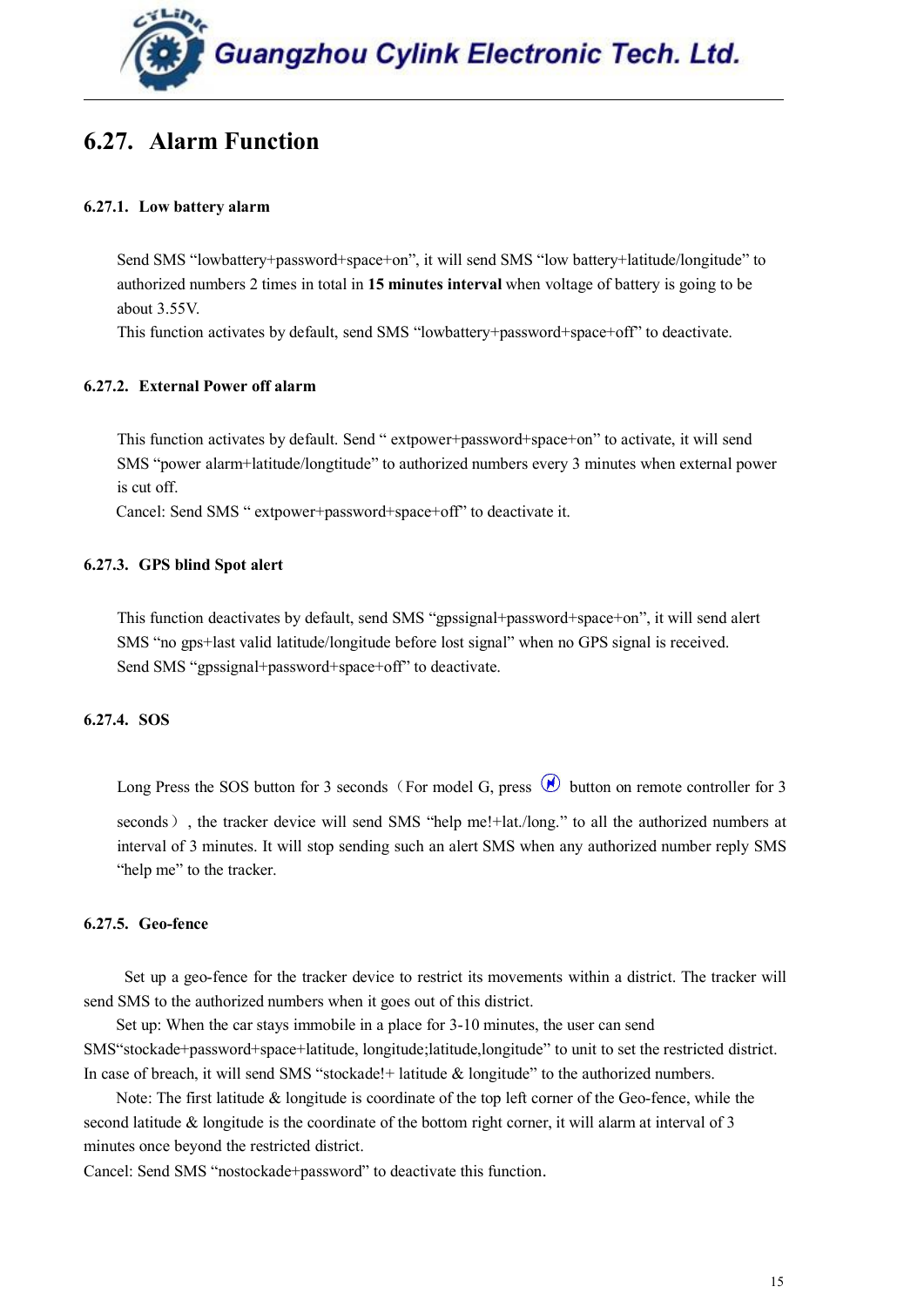#### <span id="page-15-1"></span><span id="page-15-0"></span>**6.27.6. Multi-area management**

#### **6.27.6.1Set area**

Send SMS command "area+password+space+latitude,longitude+space+areaname,distanceM" to tracker(distance unit: M for meter, K for kilometer), it will reply "area01 ok". For Example: Send "area123456 22.353648,113.543678 school,800M".

Note: 5 areas at most and the distance between two points can't be less than the total distance in the 2 commands, and different areas can't cover each other

#### **6.27.6.2Delete area**

Send SMS command:"noarea+password+space+area name" to tracker, it will reply:"noarea ok".

#### **6.27.6.3rename and set distance**

Send SMS command "rename+password+space+old name;new name,distanceM" to tracker, if name is not repeated and area doesn't cover others, it will reply "rename ok!" for successful configuration. Example: Send"rename123456 area01;school,800M", it means the new area name is "school", and covers area of a radius of 800 meters.

#### **6.27.6.4 Activate multi-area management**

Send SMS command "area+password+space+on" to tracker, it will reply "Area on ok!", when tracker enter the pre-set area, it will send SMS "area name+latitude & longitude" to all the authorized phone number, and send same SMS when goes out of the area.

#### **6.27.6.5 Deactivate Multi-area management**

Send SMS command "area+password+space+off" to tracker, it will reply"area off ok!

#### **6.27.7. Movement alarm**

Set up: when the unit stays immobile in a place for 3-10 minutes with GPS signal reception, the user can send SMS"move+password+space+0200" to the tracker (Suppose area of a radius of 200 meters, it supports 4 digits at most. Unit: Meter). It will reply "move OK". In case of such a movement (the default distance is 200m), it will send SMS "Move+ latitude & longitude" to the authorized numbers at interval of 3 minutes.

Cancel: Send SMS "nomove+password" to deactivate the movement alarm.

#### **6.27.8. Overspeed alarm**

Set up: Send SMS command "speed+password+space+080" to the unit (suppose the speed is 80km/h), and it will reply "speed OK!". When the target moves exceeding 80km/h, the unit will send SMS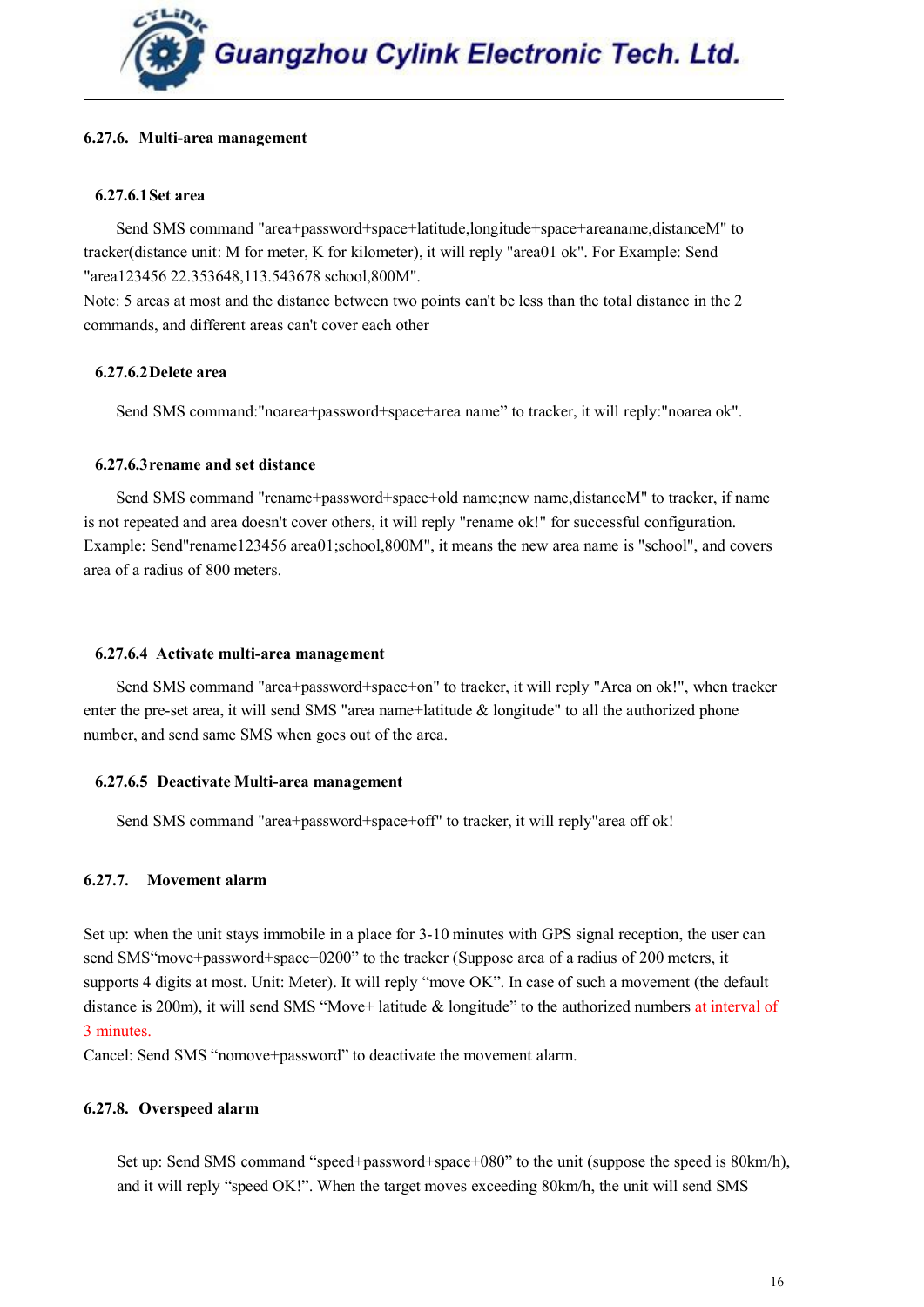

<span id="page-16-1"></span><span id="page-16-0"></span>"speed+080! at latitude  $\&$  longitude" to the authorized numbers , it will only send one SMS in 3 minutes in SMS mode when overspeed ; the siren will beep 1 time when overspeed 1 time. Cancel: Send SMS "nospeed+password" to deactivate the overspeed alarm. Note: The recommended speed should be not less than 30km/h. For below that rate, it will be effected the accuracy by GPS signals drift etc.

#### **6.27.9. Fuel Alarm**

When the fuel consumption exceeds the normal standards during driving, or oil theft/leakage when the vehicle is stopped, the tracker will send "oil:  $xx\%$  + Geo-info" to the authorized number at interval of 3 minutes. The siren beeps 20S.

Cancel: Send SMS command " nooil+password" to tracker.

## **6.28. Alarms under Arm State**

#### **6.28.1. Door Open Alarm**

The unit will send SMS "Door alarm+lat/long" to the authorized number at interval of 3 minutes when the door of the car opens in arm status. Siren will be sound for 20 seconds, and repeat sound at interval of 20 seconds if the door is always open. Disarm to stop this alarm

#### **6.28.2. ACC Alarm**

The unit will send SMS "ACC alarm+lat/long" to the authorized number in at intervalof 3 minutes when the engine of the car is turned on, that is the key is rotated to "ACC ON" position to start the car in arm state; Siren will be sound for 20 seconds, and repeat again at interval of 20 seconds if the ACC always keep ON. Disarm to stop this alarm.

## **6.28.3. Built in [Acceleration](http://cn.bing.com/dict/clientsearch?mkt=zh-cn&setLang=match&form=BDVEHC&q=%E5%8A%A0%E9%80%9F%E5%BA%A6%E4%BC%A0%E6%84%9F%E5%99%A8) [Sensor](http://cn.bing.com/dict/clientsearch?mkt=zh-cn&setLang=match&form=BDVEHC&q=%E5%8A%A0%E9%80%9F%E5%BA%A6%E4%BC%A0%E6%84%9F%E5%99%A8) Alarm**

- 6.28.3.1 The tracker is built in three axis acceleration sensor, the tracker can detect it in arm state when the vehicle move, tilt or shock. The alarm way is the same as the external shock sensor alarm. Disarm to stop this alarm.
- 6.28.3.2 The sensitivity of the built-in shock sensor has three different level:

First level: Alarm will be triggered after detect one time slight vibration,

send command" sensitivity+password+space+1".

Second level: Alarm will be triggered after detect 8 times vibration in 2 seconds, send command" sensitivity+password+space+2".

Third level: Alarm will be triggered after detect 25 times vibration in 5 seconds, send command" sensitivity+password+space+3".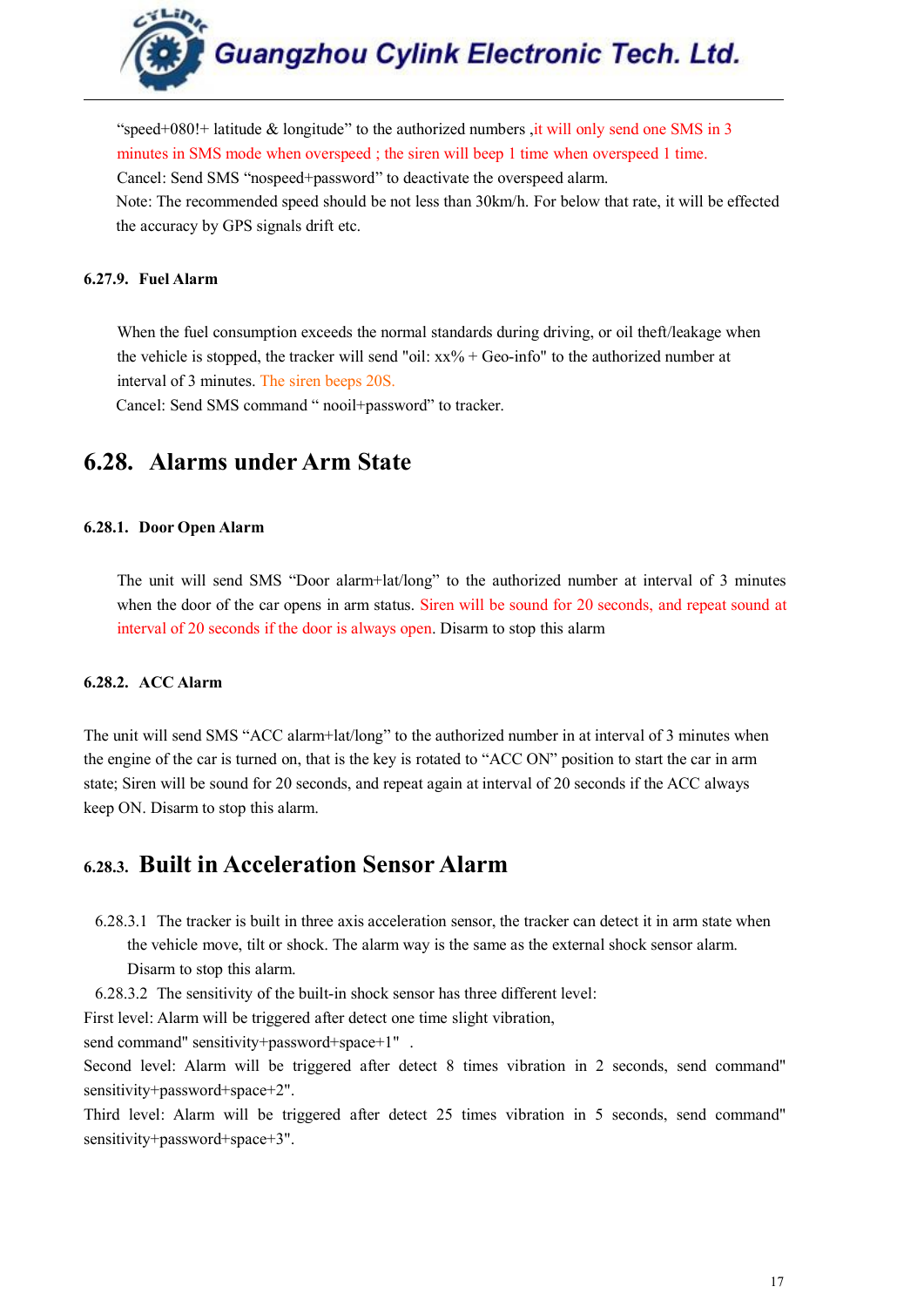

## <span id="page-17-1"></span><span id="page-17-0"></span>**6.28.4. Alarm without GSM network service**

When the car is arm state and in the place without GSM network service, siren will be sound under non-silent mode if alarm is triggered (door, sensor, ACC), but no SMS alarm will send to authorized number.

## **6.29. Sleep Mode**

#### **6.29.1. Sleep by time**

Send SMS command "sleep+password+space+time" to tracker device, tracker will reply "sleep time ok" if none of the alarms has been set and no operations, tracker will fall asleep in 5 minutes, GPS module shuts down, LED will be off ,calling or SMS can awake the tracker. If these alarms have been set, tracker will sleep by detecting shock sensor.

E.g sleep123456 time.

#### **6.29.2. Sleep by shock sensor**

Send SMS command "sleep+password+space+shock"to tracker device, tracker will reply "sleep shock ok", it will enter sleep mode if no shake is detected and ACC is off , GPS module shuts down, LED will be off . Shake or any operation can awake the tracker.

#### **6.29.3. Deep Sleep by Shock Sensor**

Send SMS command "sleep+password+space+deepshock"to tracker to activate deep sleep by shock sensor, it will reply "sleep deepshock ok", and will enter deep sleep mode if no vibration is detected, GPS and GSM module shuts down, it will run in super lowest power consumption mode. SMS or calling can't awake the tracker. Triggered alarm can awake the tracker to work normally, after alarm canceled, tracker come back to deep sleep mode again.

**6.29.4.** No sleep mode

Send SMS command"sleep+password+space+off" to tracker device, tracker will reply"sleep off ok". Tracker GSM, GPS, LED will work without sleep .This mode is the default mode.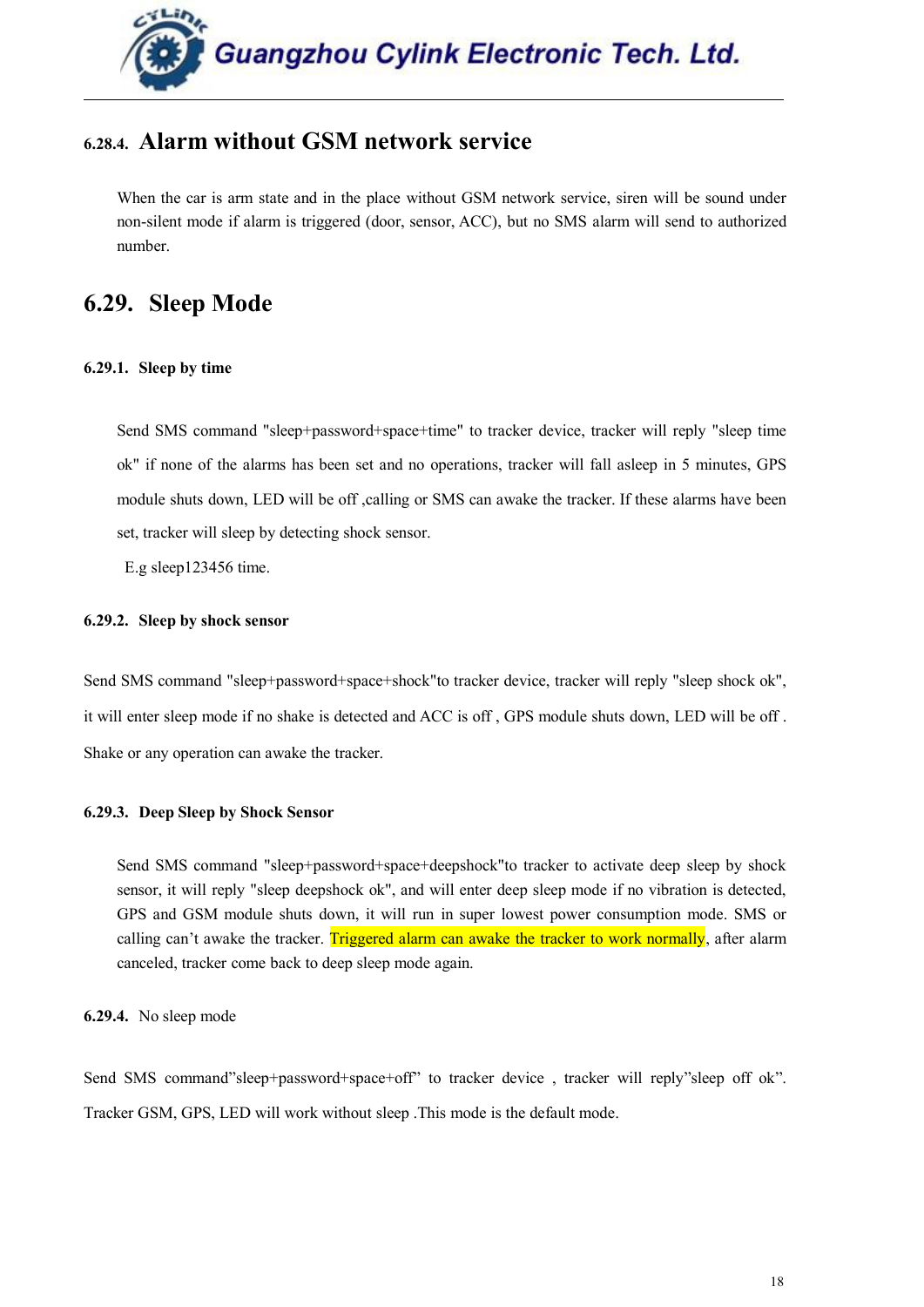

#### <span id="page-18-1"></span><span id="page-18-0"></span>**6.30. Start Work on specific time**

Send "schedule+password+space+1h"to tracker, it will awake every one hour and send position info. (m:minute,h:hour,d:day) The time interval is in 3 digits at most and should be less than 30days. GSM & GPS module shut off, trackers work under low power consumption mode. Neither calling nor SMS can awake tracker device. Track will be awaken by alarms and enter to this mode after alarms are deactivated.

Cancel: After the tracker is waked up. Send SMS command" noschedule+password"to cancel this function.

## **6.31.** Check the Vehicle State

Send SMS command "check+password" to the tracker device in the vehicle, It will reply the status of the power, battery, GPS, ACC, door, GSM signal, GPRS status ,oil, APN, UP, IP and Port.

For example: Send SMS "check123456" to the tracker device in the vehicle, It will reply following SMS.

Power: ON/OFF Battery: 100% Oil: 100% GPRS: ON/OFF GPS: OK/NO GPS ACC: OFF/ON Door: OFF/ON GSM Signal: 1-32 The higher, the better. APN: cmnet IP: 104.250.138.146 PORT: 9000

## **6.32.** Check IMEI

Send SMS command "imei+password" to the unit. E.g. Send SMS command "imei123456" to the tracker device, an IMEI number in 15 digits willreply to your cell phone.

## **6.33.** Set up Terminal (local) Time

Send SMS command "time+space+zone+password+space+time" to the tracker unit, If succeed, It will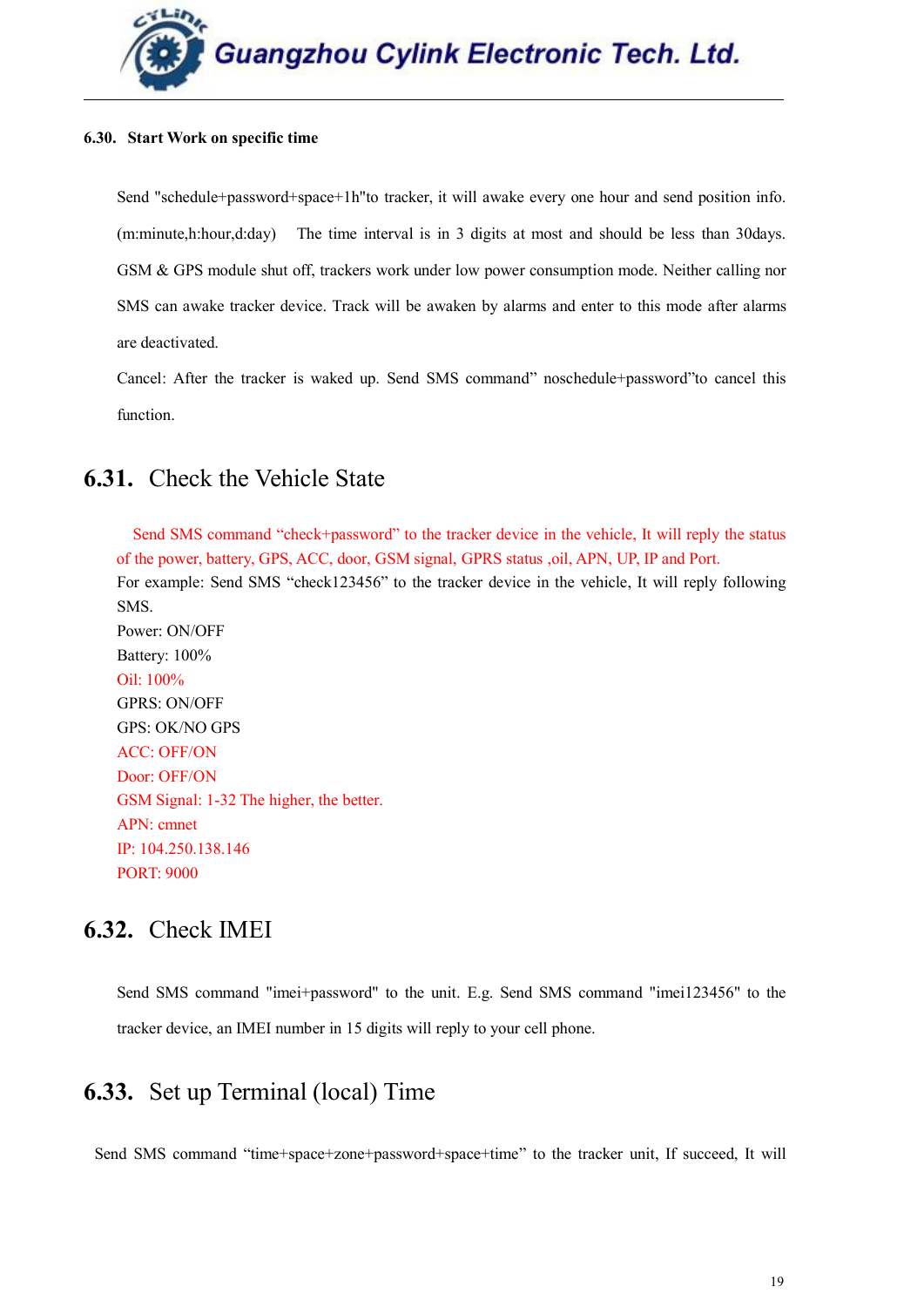

<span id="page-19-0"></span>reply "time OK"

For example: Send SMS "time zone123456 8", 8 is Chinese time zone, If your country time zone is minus, send SMS "time zone123456 -8".

## 6.34. Reset Hardware

Send SMS "reset+password" to tracker device, it will reply "reset ok". And the GSM module and GPS module in the tracker will be reset.

## **6.35.** Configure parameters by USB

Connect tracker to computer with the optional USB cable, open the memory of the tracker, find and open the initial configuration file with notepad  $\Box$  user\_config. ini operate according the instructions. Note: Correct password is needed every time you configure the tracker.

## **6.36.** GPRS setting

User must send SMS via cell phone to set up IP, port and APN before starting GPRS.

**6.36.1 Setting up APN**

APN standards for Access Point Name and differs from country to country. For more information about the local APN, inquire with your localGPRS network operator.

Text the tracker a SMS "APN+password + Space + your local APN" via a cell phone and if succeeded in setup, the tracker will return the message "APN OK".

e.g. send SMS command "APN123456 CMNET". If succeeded, "APN OK" is returned by the tracker in SMS.

Notes: 123456 refer to password of tracker and CMNET is the APN of China Mobile (One of GSM Operator in China).

#### **6.36.2 GPRS User ID and password Setup**

In most countries, the user name and password involving GPRS login are not compulsorily necessary, therefore, the entry can be skipped. For those countries requiring user name and password, please configure as following:

Send SMS "up+password+space+user+space+password"If succeeded, "user,password ok" is returned by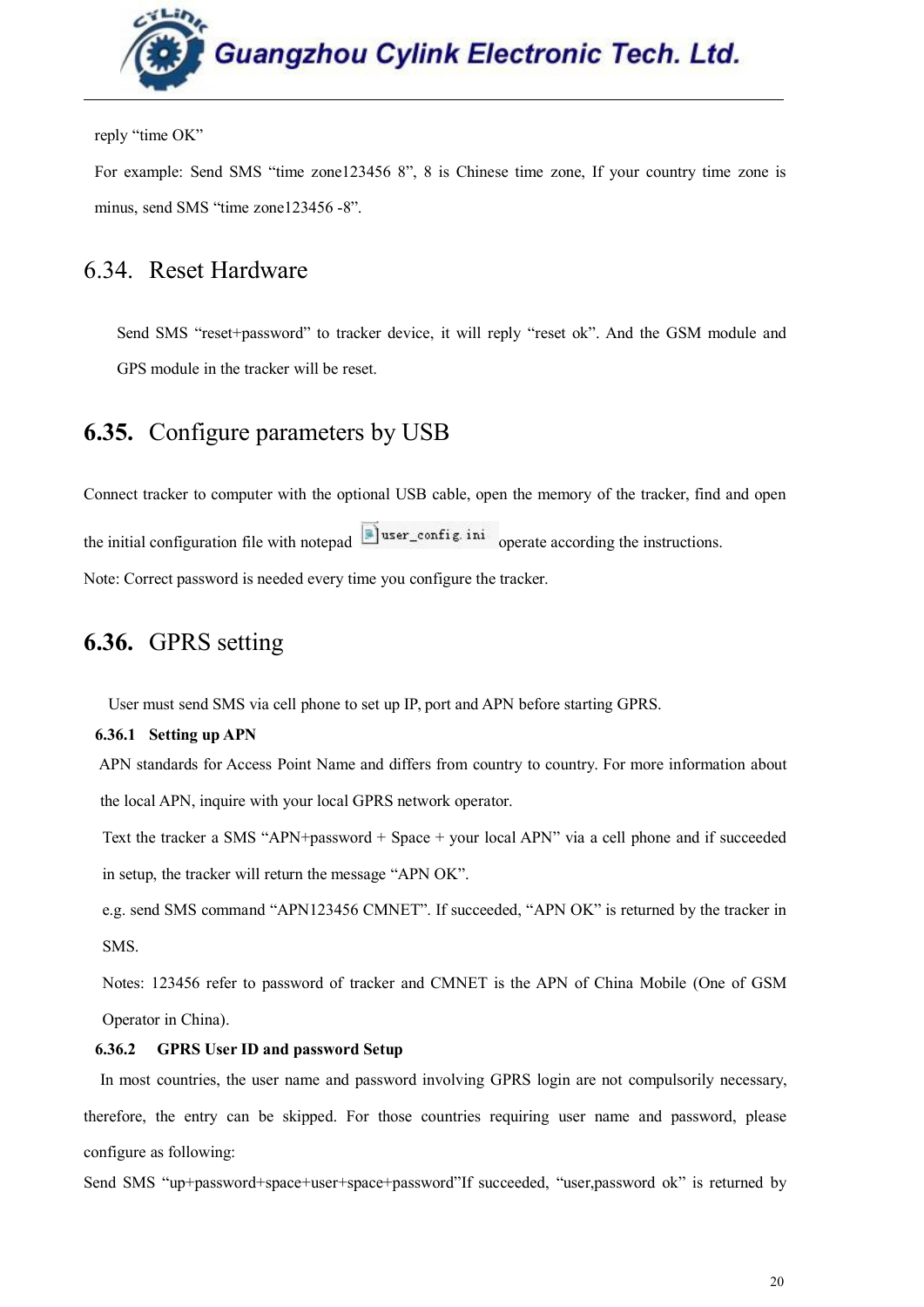

the tracker in SMS.

<span id="page-20-0"></span>For exsample: send SMS "up123456 jonnes 666666" to the tracker, and if succeeded, the tracker returns

"user, password OK"

Note: 123456 is tracker device password, jonnes is the user name for GPRS login, 666666 is the password for GPRS login.

#### **6.36.3 IP and port setup**

Send SMS as below via a cell phone: adminip +password + Space + IP Address + Space + Port

Number. If succeeded, "adminip OK" is returned by the device in SMS.

e.g, Send SMS command "adminip123456 104.250.138.146 9000" to the tracker device, If succeeded, "adminip OK" is returned by the device in SMS.  $(123456$  is default password,  $104.250.138.146$  is IP, 9000 is port).

#### **6.36.4 Switch toGPRS mode**

- 6.36.4.1 Send SMS "GPRS+password" to the unit, and it will reply "GPRS ok!" it means tracker device has switched to "GPRS" mode.
- 6.36.4.2 TCP / UDP Switch

Send command: "gprs+password, $0,0$ " switch back to TCP mode, this is the default mode. Send command:"gprs+password,1,1" switch to UDP mode.

6.36.4.3 Send SMS "SMS+password" to the unit, it will reply "SMS ok!" and restore to "SMS" mode

## **6.37.** Less GPRS traffic

Tracker will change to less GPRS traffic mode after parking 5 minutes,

GPRS disconnect, and connect again when alarm being triggered or vehicle starts driving.

Activate this function: Send "less gprs123456 on", tracker will reply "less gprs on ok". Deactivate this function: Send "less gprs123456 off", tracker will reply" less gprs off ok". Note: 123456 is the password of tracker, and replace it with the new if you have changed.

## **6.38. Activate "Fuel" value in GPRS data**

The default format of GPRS data doesn't include "Fuel" value, if you need "Fuel"value, please send "protocol+password 18" to tracker, if succeed, it will reply "protocol 18 ok"; send "protocol+password 12" to change back to default mode, if succeed, it will reply "protocol 12 ok".

## **6.39. Set up monitor center number**

Setup: send command "centernum+password+space+number" to tracker,

it will reply"center num ok". After setup monitor center number, the messages ofauto track by sms will be set to this center number, if all alarms need to be sent to this number too, then this center number must be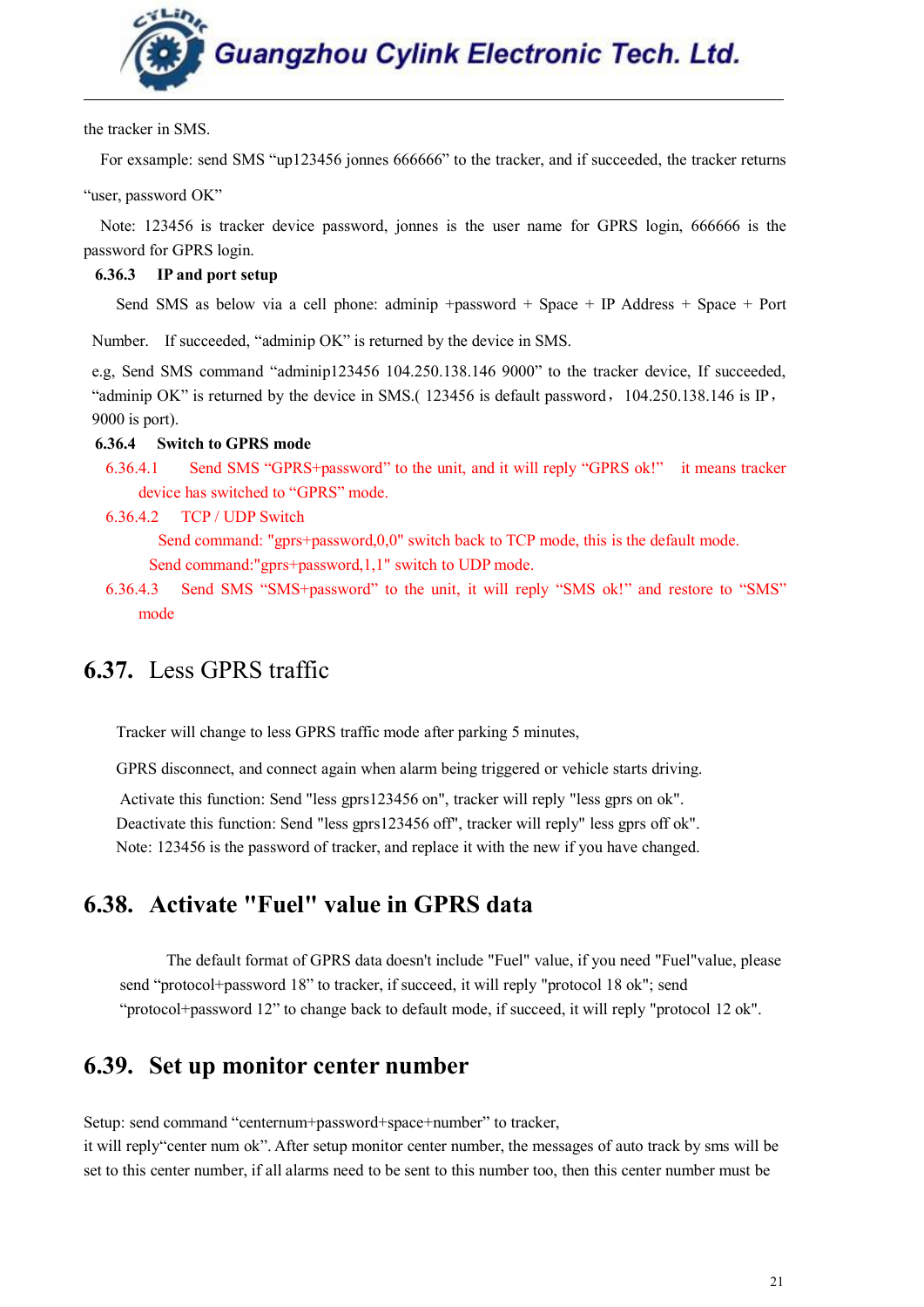

<span id="page-21-0"></span>setup as authorized number.

Cancel: Send "nocenternum+password" to tracker, it will reply "no center num ok".

## **6.40. Instructions for web platform and mobile APP**

Users need to regsiter an account on [www.gpstrackerxy.com](http://www.gpstrackerxy.com/) before use web or APP platform, account name and password is the same on web/APP platform.

#### **6.40.1. register an account**

| <b>TrackerHome</b> v3.0                             | Dear Customers,<br>Any IMEI can be switched among server 1.                                                               | English<br>$\checkmark$                                                          |  |
|-----------------------------------------------------|---------------------------------------------------------------------------------------------------------------------------|----------------------------------------------------------------------------------|--|
|                                                     |                                                                                                                           |                                                                                  |  |
| <b>SERVER 1</b>                                     | <b>SERVER<sup>2</sup></b>                                                                                                 | <b>SERVER<sup>6</sup></b>                                                        |  |
| IP: 202.104.150.75<br><b>PORT: 9000</b>             | IP: 202.104.149.227<br><b>PORT: 9000</b>                                                                                  | IP: 104.250.138.146<br><b>PORT: 9000</b>                                         |  |
| Please input IMEI to verify.                        | 1.choose the right<br>server to login in                                                                                  | <b>Search</b>                                                                    |  |
| For IOS<br>Search<br><b>Store</b>                   | For Android<br>Please click "Download" to download,<br>need install Google play Services and<br>Google ServicesFramework. | Е                                                                                |  |
| Download                                            | Download                                                                                                                  | 2. Validate your IMEI                                                            |  |
|                                                     |                                                                                                                           | is valid or not<br>Recommended Resolution 1280 X 800 Pixel Internet Explorer 7.0 |  |
|                                                     | User Management - Add - 360安全浏览器 7.1                                                                                      | $ \Box$ $\times$                                                                 |  |
| (3                                                  | User ID:<br>Password:<br>Password Comfirmation:                                                                           |                                                                                  |  |
| IP: 104.250.138.146<br><b>PORT: 9000</b><br>User ID | Terminal IMEI:<br>Save<br>Clear                                                                                           | 3. Click "register".                                                             |  |
| Password                                            |                                                                                                                           | Pop-up a dialog box,                                                             |  |
|                                                     | Remember my user ID and password<br>Register<br>Login                                                                     | register an account                                                              |  |

**6.40.2. Login**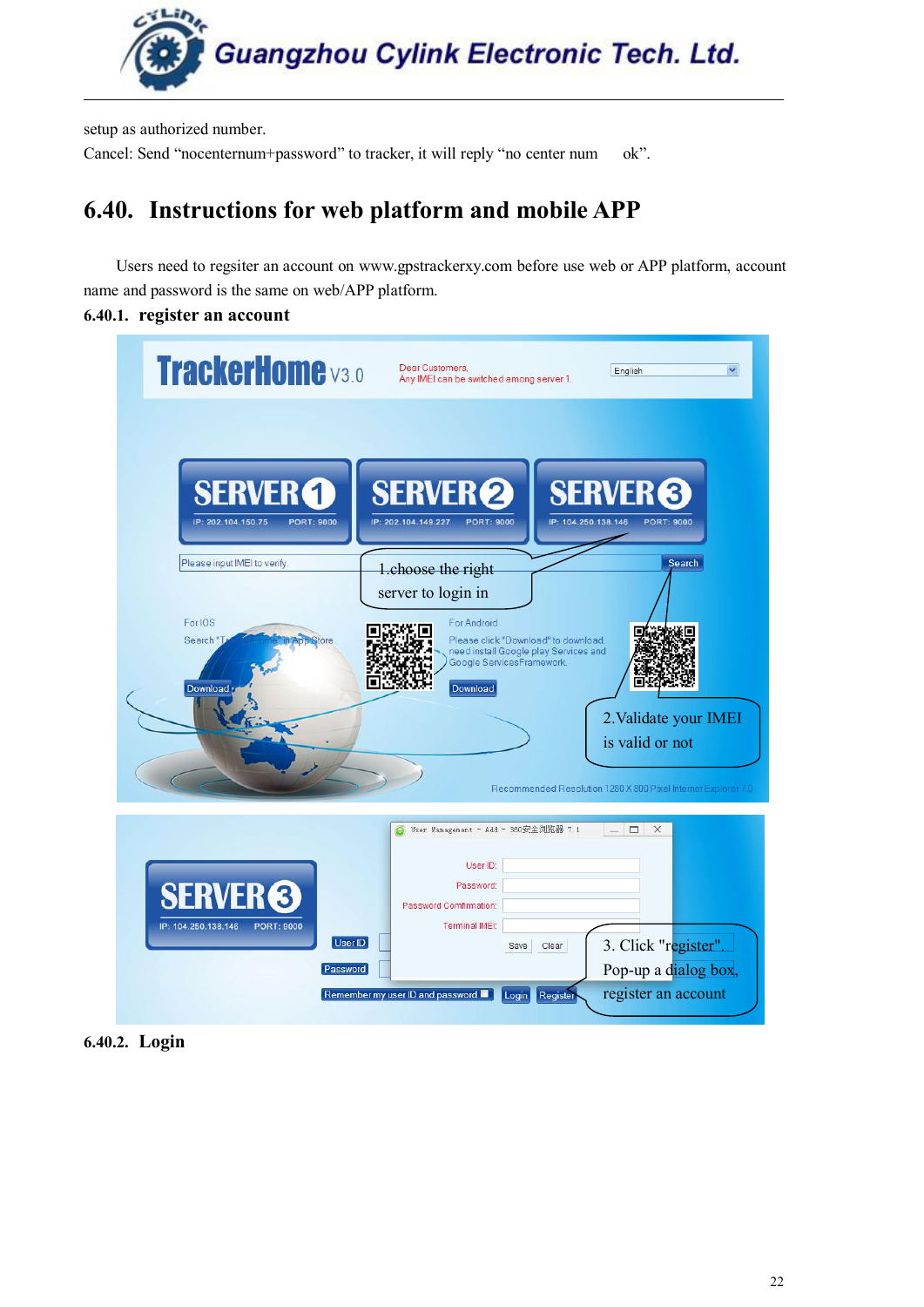

Remember my user ID and password Law Login Register

Password

#### **6.40.3. Add a terminal**



#### **6.40.4. Configure your tracker to web platform to track it online**

- Step 1: set APN, refer to  $\overline{6.36.1}$
- Step 2: set GPRS user name and password, refer to  $6.36.2$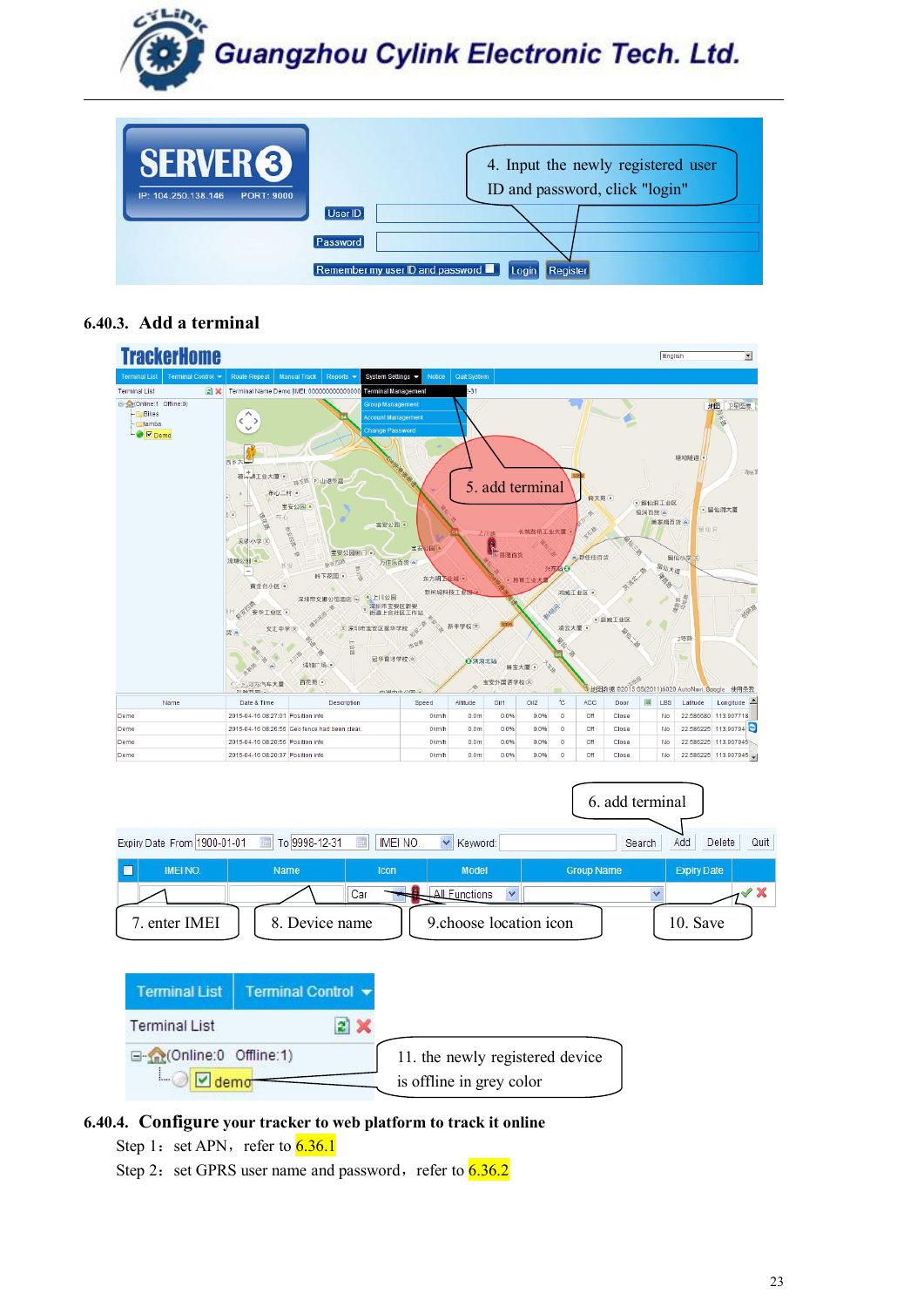

<span id="page-23-0"></span>Step 3: set IP and port, please use the corresponding IP and port of the server you choose, refer to 6.36.3

#### Step 4: switch to GPRS mode, refer to  $\overline{6.36.4}$

| <b>Terminal List</b>     | Terminal Control v |                                             |
|--------------------------|--------------------|---------------------------------------------|
| <b>Terminal List</b>     |                    |                                             |
| G-me(Online:1 Offline:0) |                    | 12. After receiving GPRS OK, wait about     |
|                          |                    | one minute, tracker will be online in green |
|                          |                    | color, you can operate the tracker,         |

6.40.5. If the tracker is always offline (grey color), make sure the SIM card subscribe the GPRS service, and have money to surf the Internet, you can use phone to test the SIM card can surf the Internet or not.

please check the APN, user name, password, IP, port settings are correct, refer to  $6.31$ .

#### **6.40.6. IOS &Android mobile APP**

6.40.6.1. Download and install the mobile APP software

According to your phone type, download and install mobile app below the home page on web tracking platform.



#### 6.40.6.2.login in and use the mobile APP



## **7. Cautions**